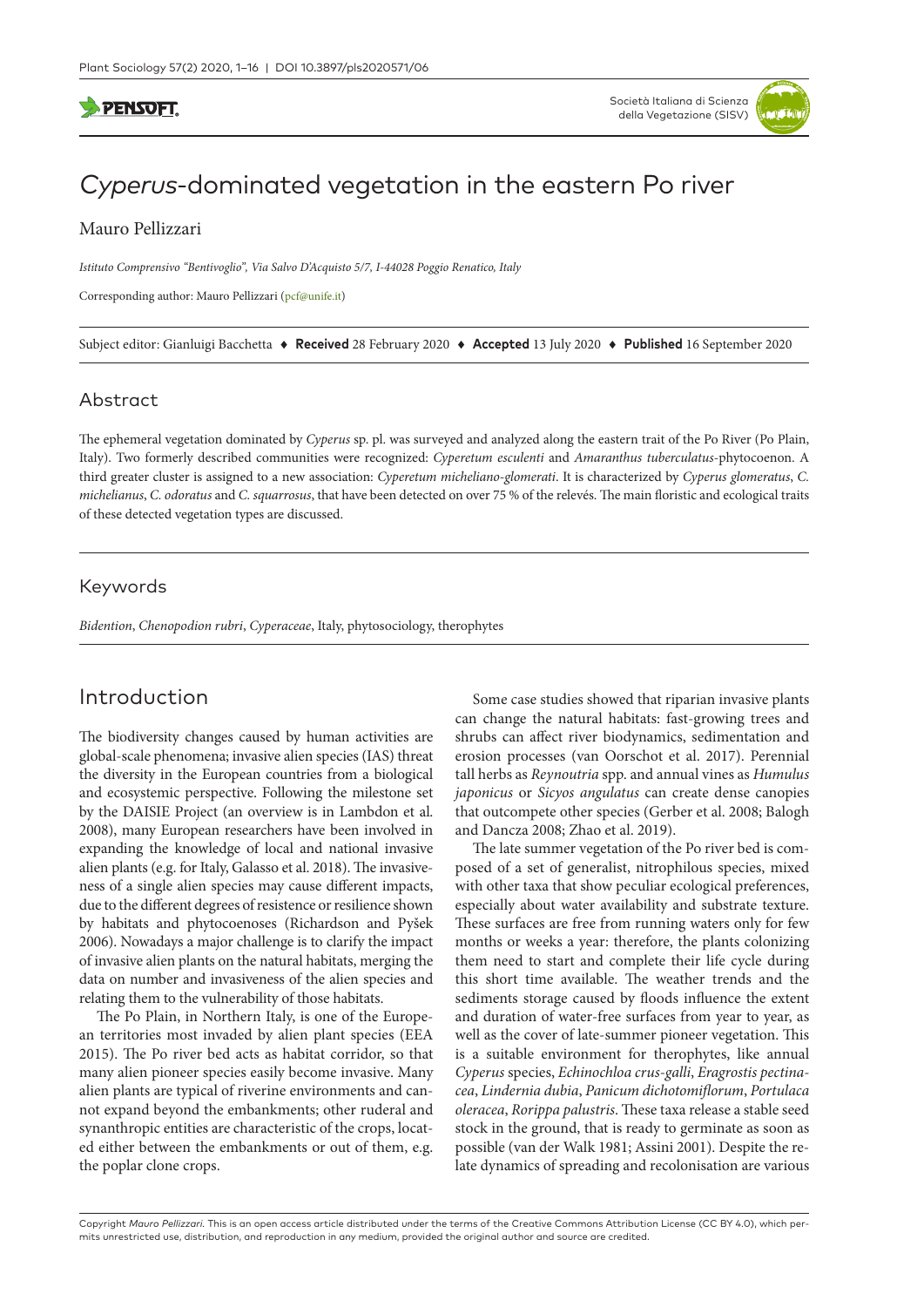and unpredictable, a significant advantage is given by the ability to germinate before the water fully recedes (Abernethy and Willby 1999).

The genus *Cyperus* in Italy includes about 30 species. Many of these are expanding their distribution range, favoured by global warming. These taxa develop late in the season, when the river bed partially emerge from the water due to the decreasing flow, and/or when the waters of the rice-fields are heated enough by the sun. Ten *Cyperus* species grow along the Po river in the study area (Pellizzari and Verloove 2017). Among them *C. flavescens*, *C. fuscus*  and *C. michelianus* are native. *C. eragrostis*, *C. odoratus* and *C. squarrosus* are neophytes from tropical America (Petrik 2003; Verloove 2014). *C. microiria* is native to eastern Asia (Verloove 2014). *C. difformis, C. esculentus* and *C. glomeratus* are paleo-subtropical species, native in some Mediterranean areas, but considered as aliens in Italy (Galasso et al. 2018). They are spreading in temperate areas.

This work aims to analyse the ephemeral late-summer vegetation dominated, or mainly characterized, by *Cyperus* sp.pl. Those types are threatened by a pool of Invasive Alien Species (Janssen et al. 2016) and poorly known in the study area. Few types of ephemeral vegetation of river beds are recognized in the Po Plain, representing the main vegetation aspects at the minimum river flow (Sartori and Bracco 1995). These types develop on stretches of the river bed, like oxbows, that are submerged during most of the year, but that in summer are separated from the main course by islands or sand banks, so that they completely dry. Some of these communities are dominated by low-grown species and mainly ascribed to the *Cyperetum flavescentis* (*Nanocyperetalia*, *Isoëto-Nanojuncetea*) (Biondi et al. 1997; 1999; Assini et al. 2010). Other communities are featured by medium and tall-size therophytes and were framed in the

*Bidentetalia tripartitae* and *Bidentetea* (Biondi et al. 2003; 2012; Bolpagni 2013b). Outside the Po Plain, the main studies to the hygro-nitrophilous annual vegetation are focused on communities dominated by native species, in which the flatsedges and galingales usually play a minor role (Felzines and Loiseau 2005; de Foucault 2013 a, b; Rennwald 2000; Schneider-Binder 2020). The scheme of Brullo and Minissale (1998) for the Western Palaearctic region needs to be upgraded by a large amount of new data, mainly for France and Spain, but also for the Italian Peninsula (Deil 2005). Only few papers, however, refer to the Po river traits.

# Materials and methods

### Study area

The Po river stretches for 652 km in Northern Italy, from Western Alps to the Adriatic Sea. It receives the last left tributary (Mincio river) 156 km upstream of the mouth, while the final right-handed tributary (Panaro river) 107 km upstream of the mouth. In this trait the river has flooded six times in the last two centuries (Turitto et al. 2004). After the last disastrous flood occurred in 1951, the main river bed has been permanently embanked and periodically dredged. The bends, banks and oxbows located in the upstream traits of the Po river can foster the natural ephemeral vegetation; the downstream river management as a stabilized channel, partially precludes spatial heterogeneity and habitats diversity (Shankman 1996). The relevés were carried out along the main course of the Po river, between Sermide and Panarella, upstream to the river channelization into the Po Delta branches (Fig. 1).



**Figure 1.** Study area and relevé locations.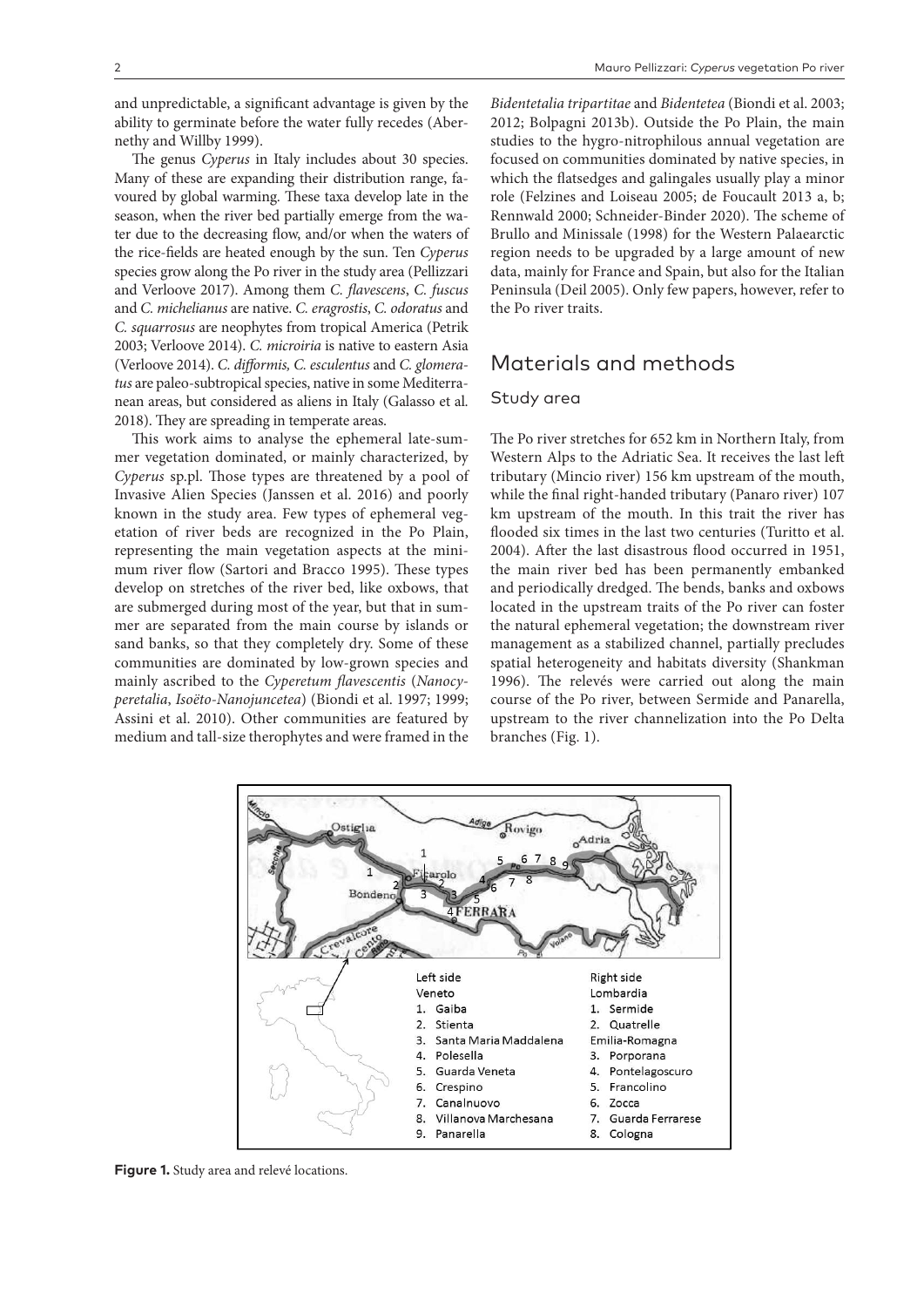The riverine environment is very homogeneous, due to the stabilization of the embankments, which are over 10 m high. It is distinct from the surrounding plain, lower in elevation and widely ploughed and cultivated. In the final portion of the Po river, two annual maximums are detectable in the water flow, in May and in November, respectively. From the end of May the hydrometric levels start decreasing to the minimum, which is usually reached in August, and then grow back. The decrease in solid transport due to decreasing flow significantly affects the fluvial ecosystem, causing a strong lowering of the river bed, and a widespread coastal erosion by the Adriatic Sea. The restrained summer flow and the increasing groundwater pumping for agricultural and industrial uses have led to the intrusion of salt groundwater up to 20 km in the inland (Tornatore 2008).

Following the application to Italy of the wordlwide bioclimatic classification (Rivas Martinez et al. 2011), the study area belongs to the Temperate (steppic) Macrobioclimate. The Bioclimate shifts from continental westwards to steppic eastwards. The ombrotype is lower subhumid and the thermotype is upper mesotemperate (Pesaresi et al. 2017).

#### Field survey

132 original relevés were done from August to October 2016, according to the phytosociological approach (Braun-Blanquet 1964; Biondi 2011). Date and location of each relevé are listed in Appendix I. Species names follow the italian checklists (Bartolucci et al. 2018; Galasso et al. 2018). Syntaxonomy follows Biondi et al. (2014).

#### Data analysis

The species that appeared only in 1 or 2 relevés were removed from the original matrix. The two matrixes were compared through Euclidean distance, then the reduced matrix (132 relevés for 45 species) was subjected to cluster analysis using an average-linkage algorithm in the software Cluster, version 3.0 (Stanford University 1999). The corresponding dendrogram was obtained using Java-TreeView (Saldanha 2004).

To underline the main ecological features of each observed vegetation type, the Ellenberg indicator values were calculated for each obtained cluster, and then the ecograms and the mean indicator values were compared (Pignatti et al. 2005). Life forms (Raunkiaer 1934) and chorological spectra were also calculated for each one of the three groups. The chorotypes follow Pignatti et al. (2017-2019). Archaeophytes (A) and neophytes (N) were detected according to Galasso et al. (2018).

## Results

Three main groups were obtained from the cluster analysis, each one corresponding to a distinct vegetation type (Fig. 2).

The groups 1 and 2 are distinct from the last big cluster. The group 1 includes relevés dominated by *Cyperus esculentus*, with a constant presence of *Amaranthus tuberculatus*, *Xanthium italicum* and *Portulaca oleracea* (Tab. 1). This vegetation type develops mainly along the sand bank borders, that are uncovered by the water and hard dried in summer. *C. esculentus* is able to colonize this environment



**Figure 2.** The dendrogram resulting from the cluster analysis. Each group is described in the text.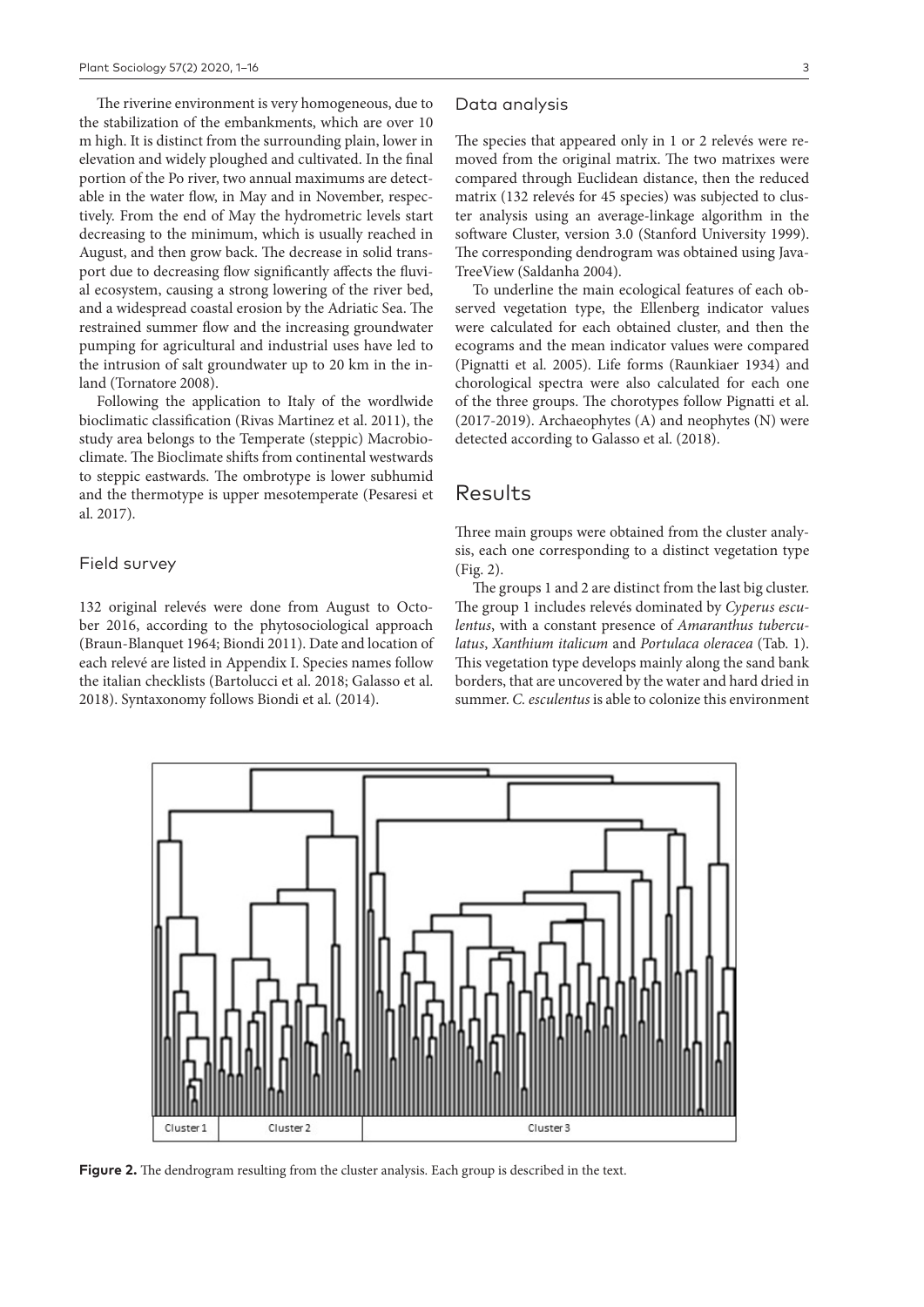| Relevé number                                           | 84                   | 49             | 103            | 76                      | 67             | 27             | 19             | 21             | 20             | 22             | 34                   | 80             | 86             | 47             |
|---------------------------------------------------------|----------------------|----------------|----------------|-------------------------|----------------|----------------|----------------|----------------|----------------|----------------|----------------------|----------------|----------------|----------------|
| Cover %                                                 | 100                  | 80             | 100            | 90                      | 70             | 100            | 70             | 80             | 80             | 80             | 80                   | 100            | 50             | 90             |
| surface sq.m                                            | 8                    | 10             | 10             | 8                       | 10             | 12             | $\overline{4}$ | 6              | $\overline{4}$ | 8              | 10                   | 10             | 8              | 8              |
| Species number                                          | 11                   | 14             | 11             | 10                      | 6              | 7              | 3              | 6              | $\overline{4}$ | 5              | 5                    | 6              | 5              | 10             |
| Cyperus esculentus L.                                   | $\overline{4}$       | $\overline{2}$ | 3              | $\overline{4}$          | $\overline{3}$ | $\overline{3}$ | $\overline{4}$ | $\overline{4}$ | $\overline{4}$ | $\overline{4}$ | $\overline{4}$       | $\overline{4}$ | 3              | $\overline{4}$ |
| Amaranthus tuberculatus (Moq.) J.D. Sauer               | 2                    | $\mathbf{1}$   | $\overline{2}$ | $\overline{2}$          |                | 3              | $\mathbf{1}$   | $\overline{2}$ | $\mathbf{1}$   | $\overline{2}$ | $\overline{2}$       | 2              | $\mathbf{1}$   | 2              |
| Xanthium italicum Moretti                               | $\mathbf{1}$         | $\mathbf{1}$   | $\overline{2}$ | $\overline{\mathbf{3}}$ | $\mathbf{1}$   | $\overline{2}$ |                | $\mathbf{1}$   | $\overline{c}$ | $\overline{2}$ | $\overline{2}$       | 3              | $\mathbf{1}$   | $\mathbf{1}$   |
| Portulaca oleracea L.                                   |                      | 1              | $\overline{2}$ | $\overline{c}$          | $\mathbf{1}$   |                | $\overline{2}$ | $+$            | $\mathbf{1}$   | $+$            | $\overline{2}$       | 1              | 2              | $\mathbf{1}$   |
| Echinochloa crus-galli (L.) P. Beauv. subsp. crus-galli | 3                    | $\overline{2}$ | $\mathfrak{Z}$ | 1                       | 1              |                |                |                |                |                | 1                    |                |                |                |
| Cyperus glomeratus L.                                   | 2                    | 2              | 2              | $\overline{2}$          |                |                |                |                |                |                |                      |                |                |                |
| Cyperus squarrosus L.                                   | $\overline{c}$       | $\mathfrak{Z}$ | $\mathbf{1}$   |                         |                | 1              |                |                |                |                |                      |                |                |                |
| Eragrostis pectinacea (Michx.) Nees                     |                      |                | $\overline{c}$ | 2                       | 1              |                |                |                |                |                |                      | $\overline{2}$ | $\overline{2}$ |                |
| Panicum dichotomiflorum Michx.                          | $\mathbf{1}$         |                | 2              | $\overline{2}$          |                |                |                |                |                |                |                      |                |                |                |
| Persicaria lapathifolia (L.) Delarbre                   |                      |                | $\mathbf{1}$   | 1                       |                |                |                |                |                |                |                      |                |                |                |
| Cyperus fuscus L.                                       | 2                    | 1              | 1              |                         |                |                |                |                |                |                |                      |                |                |                |
| Cyperus michelianus (L.) Delile                         | $\ddot{\phantom{0}}$ | 2              |                |                         |                | $^{+}$         |                |                |                |                |                      |                |                |                |
| Bidens frondosa L.                                      |                      | 1              |                | 1                       |                |                |                |                |                |                |                      |                |                |                |
| Sicyos angulatus L.                                     |                      | 1              |                |                         |                |                |                |                |                |                |                      |                |                |                |
| Lindernia dubia (L.) Pennell                            | $^{+}$               | 1              |                |                         |                |                |                |                |                |                |                      |                |                |                |
| Salix alba L. (pl.)                                     |                      |                |                |                         |                |                |                |                |                |                |                      |                |                | 1              |
| Sporadic species                                        | 2                    | 2              | $\mathbf{r}$   |                         | $\mathbf{1}$   | $\mathbf{r}$   |                | $\mathbf{1}$   |                |                | $\ddot{\phantom{a}}$ |                |                | 3              |

**Table 1.** *Cyperetum esculenti* Wisskirchen 1995.

defending from surface dryness by means of deep and long rhyzomes. These stands develop further high from the water than those of the *Polygono lapathifolii-Xanthietum italici*, which grows in the same sandy substrates (Bolpagni 2013b). Annual flatsedges, like other silty-clay substrate species (e.g. *Lindernia dubia*, *Eclipta prostrata*) are almost absent. These communities are ascribable to the *Cyperetum esculenti*, present in the middle-European river beds, e.g. in Germany (Wisskirchen 1995), and France (Felzines and Loiseau 2005). In Italy it was detected along the Po river in Lombardy and Emilia-Romagna (Bolpagni 2014; Braghiroli and Bolpagni 2016), and along the Tiber river (Lastrucci et al. 2012).

The group 2 gathers 32 relevés dominated by *Amaranthus tuberculatus*, a north-American dioecious amaranth, that has recently become invasive in Italy, where it grows in many disturbed habitats (Iamonico 2015). Its distribution is not influenced by sediment texture, though it often grows on sandy substrates. Similar communities were considered as a form of the pebbly-sandy shore community *Polygono hydropiperis-Bidentetum tripartitae* (Pellizzari 2009). In the present analysis, we follow the attribution to an *Amaranthus tuberculatus*-phytocoenon, characterized by this species and a pool of alien pioneer entities, much of them are typical of *Bidentetalia* (Bolpagni 2013b; Braghiroli and Bolpagni 2016). The cluster is characterized also by the high frequence of four flatsedge species (*Cyperus squarrosus*, *C. michelianus*, *C. esculentus* and *C. odoratus*) (Tab. 2).

The last big cluster (group 3) is interpretable as a single vegetation type, able to grow on medium-fine substrates. This cluster is very homogeneous, especially in its central part. The most frequent species of this group is *Cyperus glomeratus* (100 %), followed by *C. odoratus*, *Echinochloa crus-galli*, *C. michelianus*, *C. squarrosus* and *Amaranthus tuberculatus*, all reaching over 75 %.

The average species number of the whole group results in 11.5; some relevés, to the left side of the group, are slightly different based on the higher average number (12.6), due to the presence of *Amaranthus tuberculatus*, *Eragrostis pectinacea*, *Portulaca oleracea* and other species that document a major disturbance, while other *Cyperus* species play a minor role.

The central part of the cluster represents the typical aspect of the community: *C. odoratus*, *C. michelianus* and *C. squarrosus* may show equal or higher cover than *C. glomeratus*. *Lindernia dubia* and *Panicum dichotomiflorum* are also frequent species, when *Amaranthus tuberculatus* decreases and runs out (Tab. 3).

Given the homogeneity and distictiveness of this big cluster, a new association is described: *Cyperetum micheliano-glomerati* ass. nova *hoc loco* (*Bidention*, *Bidentetalia*, *Bidentetea*). (*Holotypus*: rel. 89\* tab. 3, Porporana – FE, 2016 09 12). Its characteristic species are *C. glomeratus*, *C. michelianus*, *C. odoratus*, *C. squarrosus*. The vegetation type appears as therophytic fringes or meadows, which are frequently arranged in two layers. These flatsedge meadows are very dense along the gentle slopes and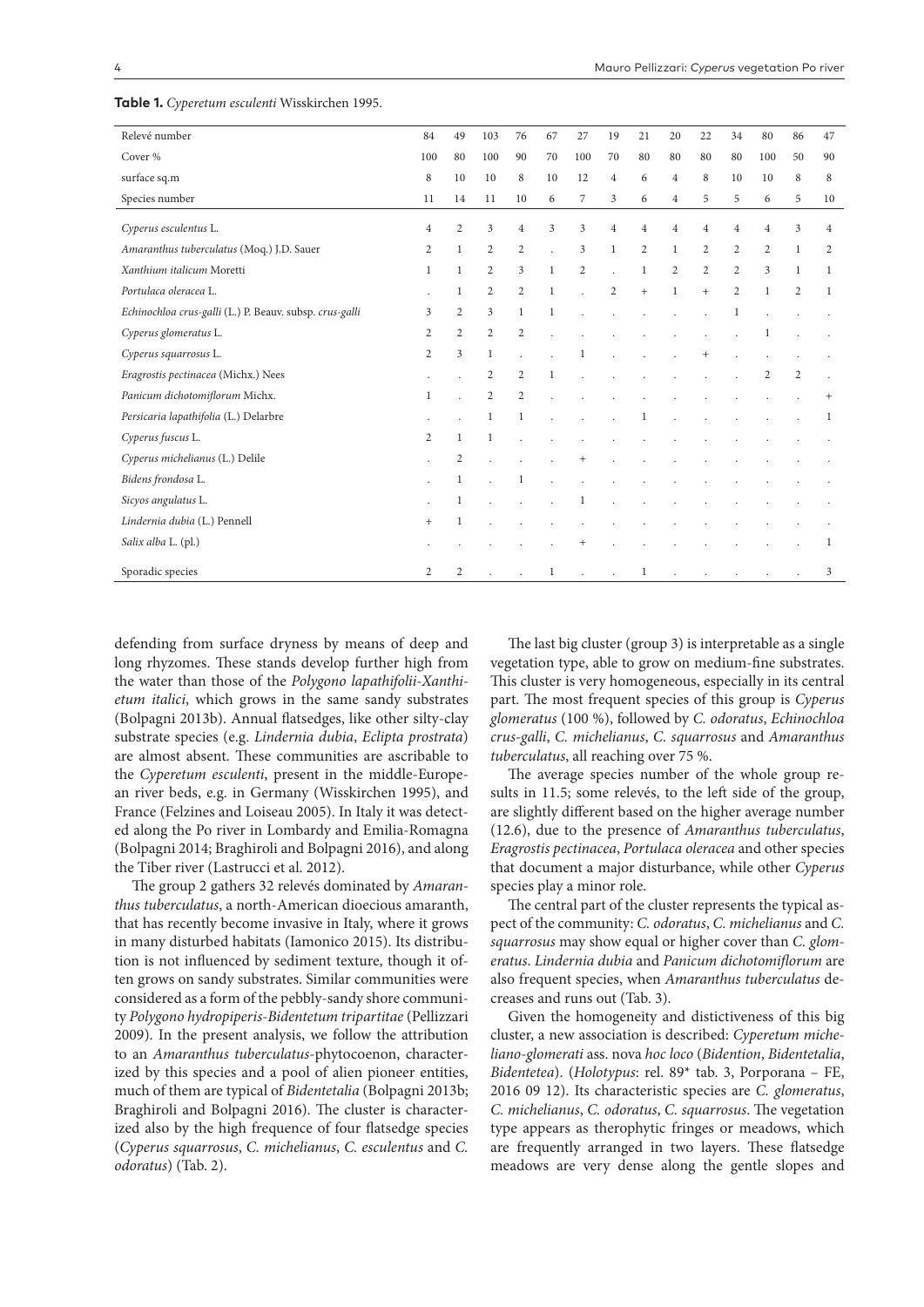**Table 2**. *Amaranthus tuberculatus* – phytocoenon.

Table 2. Amaranthus tuberculatus - phytocoenon.

| Relevé number                                           | $\overline{31}$ | 28              | $30\,$         | 29     | $\overline{40}$<br>$\overline{4}$ | $\overline{18}$ | $\overline{14}$ | $\circ$     | $\triangleright$ | 45           | 25                      | 26<br>24                          | 23             | 13                  | 3        | 43            | 44              | 32                      | $33\,$          | 35                  | $36\,$          | $38\,$              | $\mathfrak{S}6$         | 59      | ${}^{\circ}$    | $\overline{\phantom{0}}$ | 4                | $\overline{ }$   | $\mathcal{L}$           | $\overline{6}$ |
|---------------------------------------------------------|-----------------|-----------------|----------------|--------|-----------------------------------|-----------------|-----------------|-------------|------------------|--------------|-------------------------|-----------------------------------|----------------|---------------------|----------|---------------|-----------------|-------------------------|-----------------|---------------------|-----------------|---------------------|-------------------------|---------|-----------------|--------------------------|------------------|------------------|-------------------------|----------------|
| Cover %                                                 | 100             | 80              | 90             | $90\,$ | $\rm 80$<br>$\pmb{8}$             | $100\,$         | $90\,$          | $_{90}$     | 100              | $90\,$       | $90\,$                  | $\pmb{\mathcal{S}}$<br>$\rm 80$   | $\rm 80$       | $\pmb{\mathcal{S}}$ | $90\,$   | $100\,$       | 100             | $100\,$                 | $100\,$         | $100\,$             | $100\,$         | $100\,$             | $100\,$                 | $100\,$ | $100\,$         | 100                      | $100\,$          | $100\,$          | 100                     | 100            |
| Surface sq.m                                            | $\overline{c}$  | $20\,$          | $\overline{c}$ | $20\,$ | $\circ$<br>$\infty$               | $\infty$        | $\square$       | $\Xi$       | $\overline{10}$  | $\square$    | $\overline{\mathbf{L}}$ | $\overline{a}$<br>$\overline{10}$ | $\overline{2}$ | $\overline{a}$      | $\Xi$    | $\Xi$         | ${}^{\circ}$    | $\overline{\mathsf{d}}$ | $\Xi$           | $\overline{\omega}$ | $\mathsf{D}$    | $\overline{\omega}$ | $\overline{\mathbf{r}}$ | $\circ$ | $\overline{10}$ | $\overline{10}$          | $\overline{10}$  | $\overline{10}$  | $\overline{\mathbf{5}}$ | $\overline{2}$ |
| Species number                                          | $\overline{12}$ | $\overline{10}$ | S              | Ξ      | $\mathbf{r}$<br>${}^{\circ}$      | S               | ${}^{\circ}$    | $\circ$     | $\triangleright$ | Ξ            | $\circ$                 | ${}^{\circ}$<br>$\circ$           | $\overline{ }$ | $\mathfrak{g}$      | $\sigma$ | $\frac{3}{2}$ | $\overline{10}$ | 13                      | Ξ               | ${}^{\circ}$        | Ξ               | ${}^{\circ}$        | $\overline{10}$         | Ξ       | S               | $\mathsf{L}\cap$         | $\triangleright$ | $\triangleright$ | ${}^{\circ}$            | $\circ$        |
| Amaranthus tuberculatus (Moq.) J.D. Sauer               |                 | 3               |                |        | 3                                 | $\mathbf{\sim}$ |                 | $\mathbf 2$ | $\sim$           | $\mathbf{c}$ | ς                       | $\mathfrak{g}$                    |                | m                   |          | 3             | 3               | $\mathbf{c}$            | $\epsilon$      | $\epsilon$          | $\mathbf{\sim}$ | $\mathbf{\sim}$     | $\mathbf{c}$            |         |                 |                          | $\sim$           |                  | LO                      | 5              |
| Cyperus michelianus (L.) Delile                         |                 |                 |                |        |                                   |                 |                 |             |                  |              |                         |                                   |                |                     |          |               |                 |                         |                 | $\mathbf{\sim}$     |                 |                     | 3                       |         |                 |                          |                  |                  |                         |                |
| Cyperus squarrosus L.                                   |                 |                 |                |        |                                   |                 |                 |             |                  |              |                         |                                   |                |                     |          |               |                 |                         | $\mathbf{\sim}$ | $\mathbf{\sim}$     |                 | 3                   | $\mathcal{E}$           |         |                 |                          |                  |                  |                         |                |
| Cyperus esculentus L.                                   |                 |                 |                |        |                                   |                 |                 |             |                  |              |                         |                                   |                |                     |          |               |                 |                         | $\sim$          |                     |                 |                     |                         |         |                 |                          |                  |                  |                         |                |
| Cyperus odoratus L.                                     |                 |                 |                |        |                                   |                 |                 |             |                  |              |                         |                                   |                |                     |          |               |                 |                         |                 |                     |                 |                     |                         |         |                 |                          |                  |                  |                         |                |
| Species of higher syntaxa                               |                 |                 |                |        |                                   |                 |                 |             |                  |              |                         |                                   |                |                     |          |               |                 |                         |                 |                     |                 |                     |                         |         |                 |                          |                  |                  |                         |                |
| Echinochloa crus-galli (L.) P. Beauv. subsp. crus-galli |                 |                 |                |        |                                   |                 |                 |             |                  |              |                         |                                   |                |                     |          |               |                 |                         |                 |                     |                 |                     |                         |         |                 |                          |                  |                  |                         |                |
| Rorippa palustris (L.) Besser                           |                 |                 |                |        |                                   |                 |                 |             |                  |              |                         |                                   |                |                     |          |               |                 |                         |                 |                     |                 |                     |                         |         |                 |                          |                  |                  |                         |                |
| Persicaria lapathifolia (L.) Delarbre                   |                 |                 |                |        |                                   |                 |                 |             |                  |              |                         |                                   |                |                     |          |               |                 |                         |                 |                     |                 |                     |                         |         |                 |                          |                  |                  |                         |                |
| Bidens frondosa L.                                      |                 |                 |                |        |                                   |                 |                 |             |                  |              |                         |                                   |                |                     |          |               |                 |                         |                 |                     |                 |                     |                         |         |                 |                          |                  |                  |                         |                |
| Xanthium italicum Moretti                               |                 |                 |                |        |                                   |                 |                 |             |                  |              |                         |                                   |                |                     |          |               |                 |                         |                 |                     |                 |                     |                         |         |                 |                          |                  |                  |                         |                |
| Cyperus glomeratus L.                                   |                 |                 |                |        |                                   |                 |                 |             |                  |              |                         |                                   |                |                     |          |               |                 |                         |                 |                     |                 |                     |                         |         |                 |                          |                  |                  |                         |                |
| Persicaria maculosa Gray                                |                 |                 |                |        |                                   |                 |                 |             |                  |              |                         |                                   |                |                     |          |               |                 |                         |                 |                     |                 |                     |                         |         |                 |                          |                  |                  |                         |                |
| Lycopus europaeus L.                                    |                 |                 |                |        |                                   |                 |                 |             |                  |              |                         |                                   |                |                     |          |               |                 |                         |                 |                     |                 |                     |                         |         |                 |                          |                  |                  |                         |                |
| Rorippa prostrata (J.P.Bergeret) Schinz & Thell.        |                 |                 |                |        |                                   |                 |                 |             |                  |              |                         |                                   |                |                     |          |               |                 |                         |                 |                     |                 |                     |                         |         |                 |                          |                  |                  |                         |                |
| Ranunculus sceleratus L.                                |                 |                 |                |        |                                   |                 |                 |             |                  |              |                         |                                   |                |                     |          |               |                 |                         |                 |                     |                 |                     |                         |         |                 |                          |                  |                  |                         |                |
| Bidens vulgata Greene                                   |                 |                 |                |        |                                   |                 |                 |             |                  |              |                         |                                   |                |                     |          |               |                 |                         |                 |                     |                 |                     |                         |         |                 |                          |                  |                  |                         |                |
| Panicum dichotomiflorum Michx.                          |                 |                 |                |        |                                   |                 |                 |             |                  |              |                         |                                   |                |                     |          |               |                 |                         |                 |                     |                 |                     |                         |         |                 |                          |                  |                  |                         |                |
| Bidens connata Muhl. ex Willd.                          |                 |                 |                |        |                                   |                 |                 |             |                  |              |                         |                                   |                |                     |          |               |                 |                         |                 |                     |                 |                     |                         |         |                 |                          |                  |                  |                         |                |
| Mollugo verticillata L.                                 |                 |                 |                |        |                                   |                 |                 |             |                  |              |                         |                                   |                |                     |          |               |                 |                         |                 |                     |                 |                     |                         |         |                 |                          |                  |                  |                         |                |
| Other species                                           |                 |                 |                |        |                                   |                 |                 |             |                  |              |                         |                                   |                |                     |          |               |                 |                         |                 |                     |                 |                     |                         |         |                 |                          |                  |                  |                         |                |
| Portulaca oleracea L.                                   |                 |                 |                |        |                                   |                 |                 |             |                  |              |                         |                                   |                |                     |          |               |                 |                         |                 |                     |                 |                     |                         |         |                 |                          |                  |                  |                         |                |
| Lindernia dubia (L.) Pennell                            |                 |                 |                |        |                                   |                 |                 |             |                  |              |                         |                                   |                |                     |          |               |                 |                         |                 |                     |                 |                     |                         |         |                 |                          |                  |                  |                         |                |
| Salix alba L. (pl.)                                     |                 |                 |                |        |                                   |                 |                 |             |                  |              |                         |                                   |                |                     |          |               |                 |                         |                 |                     |                 |                     |                         |         |                 |                          |                  |                  |                         |                |
| Paspalum distichum L.                                   |                 |                 |                |        |                                   |                 |                 |             |                  |              |                         |                                   |                |                     |          |               |                 |                         |                 |                     |                 |                     |                         |         |                 |                          |                  |                  |                         |                |
| Artemisia annua L.                                      |                 |                 |                |        |                                   |                 |                 |             |                  |              |                         |                                   |                |                     |          |               |                 |                         |                 |                     |                 |                     |                         |         |                 |                          |                  |                  |                         |                |
| Lythrum salicaria L.                                    |                 |                 |                |        |                                   |                 |                 |             |                  |              |                         |                                   |                |                     |          |               |                 |                         |                 |                     |                 |                     |                         |         |                 |                          |                  |                  |                         |                |
| Eclipta prostrata (L.) L.                               |                 |                 |                |        |                                   |                 |                 |             |                  |              |                         |                                   |                |                     |          |               |                 |                         |                 |                     |                 |                     |                         |         |                 |                          |                  |                  |                         |                |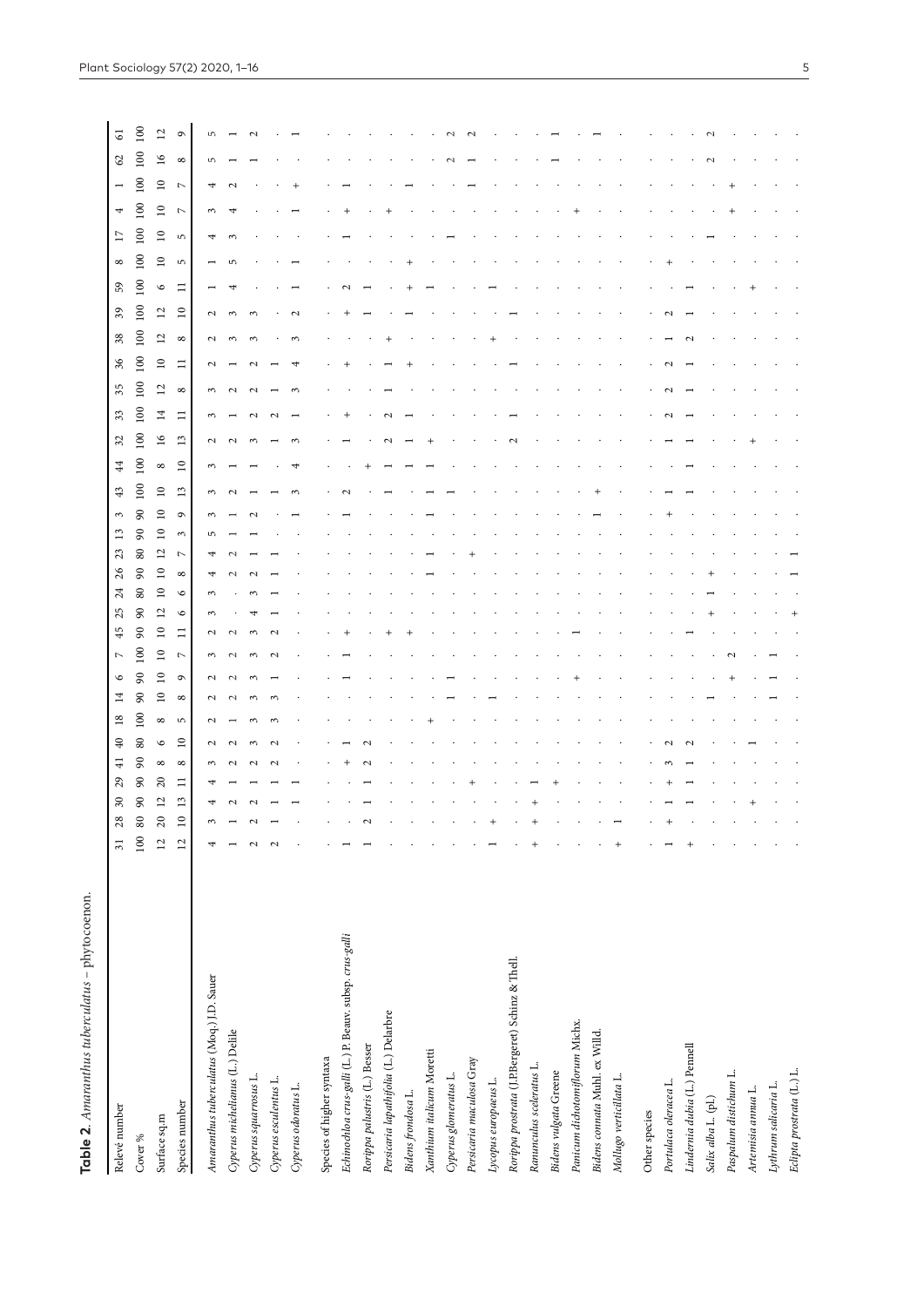sparser on the dry bottom of the oxbows, marked by the characteristic polygonal muds. The upper level contacts of the community are often several communities of *Biden tion* or *Chenopodion rubri*, such as the *Amaranthus tuber culatus*-phytocoenon or the *Cyperetum esculenti*, whilst the lower level contacts are carpets of *Eclipta prostrata*, *Lindernia dubia* or rarely *Ludwigia peploides* subsp. *mon tevidensis*. These reptohelophytic species tend to grow also into a shallow water layer.

The main ecological traits of the observed vegetation types are confirmed by the comparison of the mean El lenberg values calculated for each group of relevés (Tab. 4). The ecograms are basically similar, with all the veg etation types showing high values for light, temperature and moisture; the indicator values for continentality, soil reaction and nutrients are lower (Fig. 3). The *Amaran thus tuberculatus*-phytocoenon shows the highest N value (6.25), due to the presence of a pool of summer-annual weeds, that also colonize crops and poplar plantations of the Po plain.

The *Cyperetum micheliano-glomerati* shows the highest moisture index (7.89). It is characterized also by high light and temperature, due to its tendency to grow in the lowest parts of the dried river bed, that are far from temporary shading effects.

The three recognized vegetation types show the typical traits of the pioneer ephemeral vegetation, as it is clearly showed by the life form spectra, that are dominated by therophytes (Fig. 4). *Cyperus glomeratus*, often a helo phyte in reedbeds, behaves as annual in the surveyed environments, spreading from the spring seed stock. The bar graph data include the sporadic species. If these are neglected, the therophyte rate rises on *Cyperetum miche liano-glomerati* from 64% to 89.2%.

In the chorological spectra, neophytes are the main groups (*Cyperetum esculenti* 52%; *Amaranthus*-phyto coenon 43.6%; *Cyperetum micheliano-glomerati* 45.3%), but also the other major groups have a wide distribution (Cosmopolitan/Subcosmopolitan, Eurasian incl. Palaeo temperate) (Fig. 5).

# Discussion and conclusions

Both *Cyperetum esculenti* and *Amaranthus tubercula tus*-phytocoenon, as the above mentioned *Polygono-Xan thietum*, *Polygono-Chenopodietum* known from Lom bardy (Sartori and Bracco 1995; Assini et al. 2010) and *Echinochloo-Polygonetum lapathifolii* known from Tusca ny (Lastrucci et al. 2014), are included in the *Chenopodion rubri* of *Bidentetalia* and *Bidentetea tripartitae*. Felzines and Loiseau (2005) suggest to divide the *Chenopodion ru bri* in three sub-alliances. One of these, *Eragrostienion pi losae*, is also characterized by *Cyperus esculentus* and *Era grostis pectinacea*, and includes the *Cyperetum esculenti* .

The *Amaranthus tuberculatus*-phytocoenon could pro vide the basis for the description of a new association, dominated by the wide spectrum weed *A. tuberculatus*,

 $\overline{8}$ Cover % 100 80 90 90 90 80 100 90 90 100 90 90 80 90 80 90 90 100 100 100 100 100 100 100 100 100 100 100 100 100 100 100  $\overline{2}$  $\overline{6}$ 31 28 30 29 41 40 18 14 6 7 45 25 24 26 23 13 3 43 44 32 33 35 36 38 39 59 8 17 4 1 62 61 Surface sq.m 12 20 12 20 8 6 8 10 10 10 10 12 10 10 12 10 10 10 8 16 14 12 10 12 12 6 10 10 10 10 16 12 Species number 12 10 12 12 12 12 12 12 12 13 13 13 13 13 13 13 13 13 13 13 14 14 14 15 17 18 10 12 12 13 14 15 17 18 17 18 10 12 12 13 14 15 17 18 19 10 10 11 12 12 13 14 15 17 18 10 12 12 13 14 15 17 18 19 10 10 11 12 13 *Sicyos angulatus* L. . . . . . . . . . . . . . + . . . . . . . . . . . . . . . . 2 1  $\sum_{i=1}^{n}$ **Chenopodium album album lines is album album album album album album album album album album album album album album album album album album album album album album album album album album album album album album album**  $\Gamma$  . The complete species of  $\Gamma$  . The contract of  $\Gamma$  . The contract of  $\Gamma$  . The contract of  $\Gamma$  . The contract of  $\Gamma$  is  $\Gamma$  . The contract of  $\Gamma$  is  $\Gamma$  is  $\Gamma$  . The contract of  $\Gamma$  is  $\Gamma$  is  $\Gamma$  is  $\Gamma$  $\overline{0}$  $\overline{16}$  $\mathcal{O}$  $\alpha$  $\overline{0}$  $\overline{a}$  $\overline{a}$  $\overline{0}$  $\subseteq$  $\overline{00}$  $\triangleright$  $\subseteq$  $\overline{16}$  $\overline{0}$  $\overline{a}$  $\mathbf{r}$  $\overline{0}$  $59$  $\circ$  $\overline{a}$ ě  $100$  $\overline{a}$  $\subseteq$  $100$  $\overline{38}$  $\overline{a}$  $\frac{8}{5}$  $\approx$  $\overline{a}$  $\equiv$  $\overline{0}$  $\overline{a}$  $35<sub>5</sub>$  $\alpha$ 33 100  $\overline{14}$  $\equiv$  $\overline{32}$  $\overline{0}$  $\overline{16}$  $\overline{13}$  $\infty$  $\ddot{4}$  $\infty$  $\subseteq$  $\overline{00}$  $\overline{a}$  $43$  $\overline{13}$  $\infty$  $\overline{10}$  $\tilde{ }$  $\sigma$  $\overline{13}$  $\infty$  $\overline{a}$  $\tilde{r}$  $23$  $80$  $\overline{a}$  $\triangleright$  $\approx$  $\frac{26}{5}$  $\infty$  $\infty$  $\overline{50}$  $\overline{a}$  $24$  $\circ$  $\overline{6}$  $\overline{12}$ 25  $\circ$  $\frac{1}{2}$  $\overline{6}$  $\overline{a}$  $\Box$  $\sim$  $\overline{0}$  $\subseteq$  $\sim$  $\sim$  $\overline{6}$  $\overline{a}$  $\sqrt{2}$  $\sigma$ இ  $\overline{a}$  $\overline{4}$  $\alpha$  $\overline{18}$  $100$  $\infty$ ഹ  $\overline{40}$ 80  $\circ$  $\circ$  $\infty$  $\infty$  $\overline{a}$  $\alpha$ 2  $\infty$  $\overline{c}$  $\Box$  $\overline{c}$  $\tilde{S}$  $\infty$  $\tilde{c}$  $80$  $20$  $\subseteq$  $\frac{8}{2}$  $\circ$  $\overline{12}$  $\overline{c}$  $\overline{31}$ Ludwigia peploides (Kunth) P.H.Raven subsp. montevidensis *Ludwigia peploides* (Kunth) P.H.Raven subsp. *montevidensis* Chenopodium album L. subsp. album (Spreng.) P.H.Raven Sicyos angulatus L. Species number Sporadic species Relevé number Relevé number Surface sq.m Cover %

**Table 2.** Continuation.

cuble 2. Continuation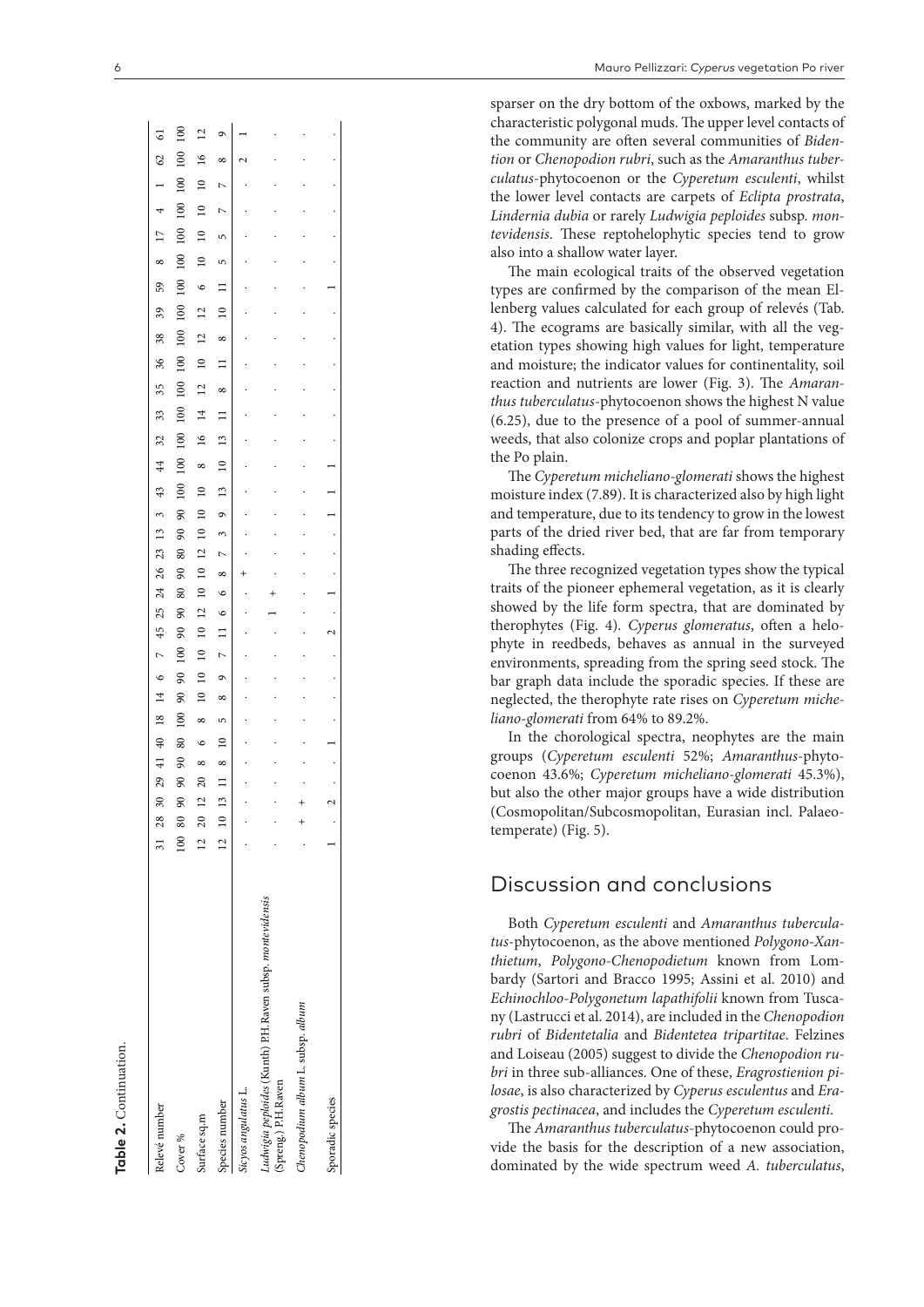**Table 3.** *Cyperetum micheliano-glomerati* ass. nova (part I).

| Relevé number                                              |                      |        |                      |              |             |        |              |                 |                      |                 |                      |                |                |                     | 117 85 73 74 102 121 120 119 107 108 70 104 69 89* 105 72 65 106 79 99 83 71 42 127 58 56 57 |                |                |                          |         |              |                |                |                |                |                |                |              |
|------------------------------------------------------------|----------------------|--------|----------------------|--------------|-------------|--------|--------------|-----------------|----------------------|-----------------|----------------------|----------------|----------------|---------------------|----------------------------------------------------------------------------------------------|----------------|----------------|--------------------------|---------|--------------|----------------|----------------|----------------|----------------|----------------|----------------|--------------|
| Cover %                                                    |                      |        |                      |              |             |        |              |                 |                      |                 |                      |                |                |                     |                                                                                              |                |                |                          |         |              |                |                |                |                |                |                |              |
| Surface sq.m                                               | $\overline{4}$       | 10     | 8                    | 12           | 8           | 10     | 10           | 8               | 20                   | 10              | - 8                  |                |                |                     | 14 10 10 10 14 12 20 20 10 12 12 12 16 16 12 12                                              |                |                |                          |         |              |                |                |                |                |                |                |              |
| Species number                                             |                      |        | 13 15 11 15 13 14 12 |              |             |        |              | 8               |                      |                 |                      |                |                |                     | 13 14 11 13 16 12 14 9 12 13 10 18 14 12 10 11                                               |                |                |                          |         |              |                |                |                |                | - 7            | 7              | 8            |
| <b>Character species</b>                                   |                      |        |                      |              |             |        |              |                 |                      |                 |                      |                |                |                     |                                                                                              |                |                |                          |         |              |                |                |                |                |                |                |              |
| Cyperus glomeratus L.                                      | 3                    | 4      | 3                    | 3            | 3           | 4      | 3            | 3               |                      |                 | 3                    |                | 4              | 3                   |                                                                                              |                | 3              |                          |         |              |                | 2              | 3              | 2              | 2              | 3              | 2            |
| Cyperus odoratus L.                                        | 2                    | 1      |                      | 1            |             | 1      |              |                 | 2                    | 3               | 2                    | 2              | 2              | 2                   | 2                                                                                            | 3              | 2              | 2                        | 2       | 2            | 3              | 3              | 2              | 2              | 3              | 2              | 2            |
| Cyperus michelianus (L.) Delile                            | 1                    | 1      | 1                    |              |             | 1      |              |                 | 1                    | 2               | $\mathbf{1}$         | $\overline{c}$ | 2              | 2                   | $\overline{c}$                                                                               | 2              | 2              | $\overline{2}$           | 1       | 2            | 2              | 3              | 3              | 4              | $\overline{4}$ | $\overline{4}$ | 3            |
| Cyperus squarrosus L.                                      |                      | 2      | 2                    |              |             |        | 2            | 2               | 2                    | 1               | 2                    | 2              | 2              | 1                   | 2                                                                                            |                |                | 1                        |         | 1            | 1              | $\overline{2}$ | $\overline{2}$ | $\overline{c}$ | 1              | -1             | 2            |
| Alliance, order, class species                             |                      |        |                      |              |             |        |              |                 |                      |                 |                      |                |                |                     |                                                                                              |                |                |                          |         |              |                |                |                |                |                |                |              |
| Echinochloa crus-galli (L.) P. Beauv.<br>subsp. crus-galli | $\mathbf{1}$         |        | 2                    | 2            |             | 2      | 2            | 1               | 1                    | -1              | $\cdot$              | $\mathbf{1}$   | $^{+}$         | $\mathbf{1}$        | $\overline{2}$                                                                               | -1             | $\overline{c}$ | 2                        | 2       | $^{+}$       | 2              | 2              | 1              | 1              | 1              | $^{+}$         |              |
| Amaranthus tuberculatus (Moq.)<br>J.D. Sauer               | $\mathbf{1}$         | 3      | $\overline{4}$       | 2            | 2           | 3      | 2            | 2               |                      |                 | $\mathbf{1}$         | $\mathbf{1}$   | $\overline{2}$ | $\,1\,$             | 1                                                                                            | -1             | 2              | $\mathbf{1}$             | 2       | 2            | 2              | 1              | 2              | $^{+}$         |                | 1              | 2            |
| Lindernia dubia (L.) Pennell                               |                      | 1      |                      | 1            | 2           |        |              |                 | $\mathbf{1}$         | 2               | $\mathbf{1}$         | $\overline{1}$ | $\mathbf{1}$   | $\overline{c}$      | $\overline{2}$                                                                               | 2              | 2              | $\mathbf{1}$             | 2       | 2            | 2              | 2              | 1              | $+$            |                |                |              |
| Panicum dichotomiflorum Michx.                             | 2                    | $^{+}$ | 2                    | 1            | 1           |        |              |                 | $^{+}$               | 1               |                      | 1              |                |                     |                                                                                              |                |                |                          |         |              | 1              |                |                |                |                |                |              |
| Xanthium italicum Moretti                                  |                      |        |                      | 2            | 1           |        |              |                 | $^{+}$               |                 | 2                    |                | $^{+}$         |                     |                                                                                              |                |                |                          |         |              |                |                |                | 1              |                |                |              |
| Portulaca oleracea L.                                      |                      |        | 2                    | 2            | 3           | 2      | $^{+}$       | 2               |                      |                 |                      | 1              | $^{+}$         |                     |                                                                                              |                |                |                          |         |              |                |                |                |                |                |                |              |
| Persicaria lapathifolia (L.) Delarbre                      | 1                    |        |                      | 1            | $^{+}$      | 1      | $^{+}$       | 1               |                      |                 |                      |                |                | $^{+}$              |                                                                                              |                | 1              | $^+$                     | 1       |              |                |                |                |                |                |                |              |
| Cyperus esculentus L.                                      |                      |        |                      | 2            |             |        |              |                 |                      |                 |                      |                |                |                     |                                                                                              |                |                |                          |         |              |                |                |                |                |                |                |              |
| Bidens vulgata Greene                                      | 1                    |        | $\perp$              |              |             | $^{+}$ |              |                 | 1                    | $^{+}$          | $^{+}$               |                |                |                     | $^{+}$                                                                                       |                |                | $^+$                     | $^{+}$  | 1            |                | 2              | $\perp$        |                |                |                |              |
| Artemisia annua L.                                         |                      |        |                      |              |             |        |              |                 |                      |                 |                      |                |                | 1                   |                                                                                              |                |                |                          |         | 1            |                |                |                |                |                |                |              |
| Bidens connata Muhl. ex Willd.                             | $\pm$                |        |                      | 1            |             |        |              |                 | 1                    | -1              |                      |                |                |                     |                                                                                              |                |                |                          |         | 2            | 2              |                |                |                |                |                |              |
| Rorippa palustris (L.) Besser                              |                      |        |                      |              |             |        |              |                 |                      |                 |                      |                |                |                     |                                                                                              |                |                |                          |         | 2            | 1              |                |                |                |                |                |              |
| Lycopus europaeus L.                                       |                      |        |                      |              |             |        |              |                 |                      |                 |                      |                |                |                     |                                                                                              |                |                |                          |         |              |                |                |                |                |                |                |              |
| Bidens frondosa L.                                         |                      |        |                      |              |             |        |              |                 |                      |                 |                      |                |                |                     |                                                                                              |                |                |                          |         |              |                |                |                |                |                |                |              |
| Ranunculus sceleratus L.                                   |                      |        |                      |              |             |        |              |                 |                      |                 |                      |                |                |                     |                                                                                              |                |                |                          |         | $\perp$      | $\overline{ }$ |                |                |                |                |                |              |
| Persicaria dubia (Stein.) Fourr.                           |                      |        |                      |              |             |        |              |                 |                      |                 |                      |                |                |                     |                                                                                              |                |                |                          |         |              |                |                |                |                |                |                |              |
| Other species                                              |                      |        |                      |              |             |        |              |                 |                      |                 |                      |                |                |                     |                                                                                              |                |                |                          |         |              |                |                |                |                |                |                |              |
| Cyperus fuscus L.                                          | 1                    |        |                      |              |             |        | 3            | 3               | $\overline{4}$       | $\mathfrak{I}$  | $\overline{L}$       | $\overline{z}$ | <sup>2</sup>   | $\mathcal{L}$       | $\mathbf{I}$                                                                                 |                |                |                          |         |              |                |                |                |                |                |                |              |
| Eragrostis pectinacea (Michx.) Nees                        | $\ddot{\phantom{0}}$ | 2      | $\mathbf{1}$         |              | $3 \quad 1$ | 2      | 2            | 2               |                      | $\blacksquare$  | $\sim 10$            |                |                | $1 \quad 1 \quad .$ |                                                                                              |                |                |                          |         |              |                |                |                |                |                |                |              |
| Salix alba L. (pl.)                                        |                      |        |                      |              |             |        |              |                 | $\mathbf{1}$         | $\sim 10^{-11}$ | $\ddot{\phantom{a}}$ | 2              | $\mathbf{1}$   | $\mathcal{L}$       | $\mathbf{1}$                                                                                 |                |                | 2                        |         | 2            | $\mathbf{1}$   |                |                |                |                | 2              | $\mathbf{1}$ |
| Cyperus difformis L.                                       |                      |        |                      |              |             |        | 3            |                 |                      |                 | $\cdot$              |                |                |                     |                                                                                              | $^{+}$         |                | $\mathbf{1}$             |         |              |                |                |                |                |                |                |              |
| Cyperus microiria Steud.                                   |                      |        |                      | $\mathbf{1}$ | 1           | 2      | $\mathbf{1}$ | $\sim$ $-$      | $\ddot{\phantom{a}}$ | $\mathbf{1}$    | $\mathbf{1}$         | $\sim$         | $\mathbf{1}$   |                     | <b>Carl Carl</b>                                                                             | $\blacksquare$ | $\mathbf{1}$   | $\ddot{\phantom{a}}$     | $\cdot$ |              |                |                |                |                |                |                |              |
| Eclipta prostrata (L.) L.                                  | $^{+}$               |        |                      |              |             |        |              |                 |                      |                 |                      |                |                |                     |                                                                                              |                |                | $\ldots$ 1 1             |         | $\sim$       | $\mathbf{1}$   |                |                |                |                |                |              |
| Ammannia coccinea Rottb.                                   |                      |        |                      |              |             |        |              |                 |                      | $\mathbf{1}$    |                      |                |                |                     |                                                                                              |                |                |                          |         |              |                |                |                |                |                |                |              |
| Sicyos angulatus L.                                        |                      |        |                      |              |             |        |              |                 |                      |                 |                      |                |                |                     |                                                                                              |                |                |                          |         | $^{+}$       |                |                |                |                |                |                |              |
| Sporadic species                                           | $\overline{a}$       | 3      |                      |              |             |        | $\mathbf{1}$ | $\sim 10^{-11}$ |                      | $1 \quad 1$     | $\sim$               | $\sim$ $\sim$  | $\overline{c}$ | 1 3                 |                                                                                              |                | $\sim$         | <b>Contract Contract</b> |         | $\mathbf{1}$ | $\sim 10$      | $\mathbf{1}$   | $\mathbf{1}$   | $\sim$         | 2              | $\mathbf{r}$   | $\mathbf{1}$ |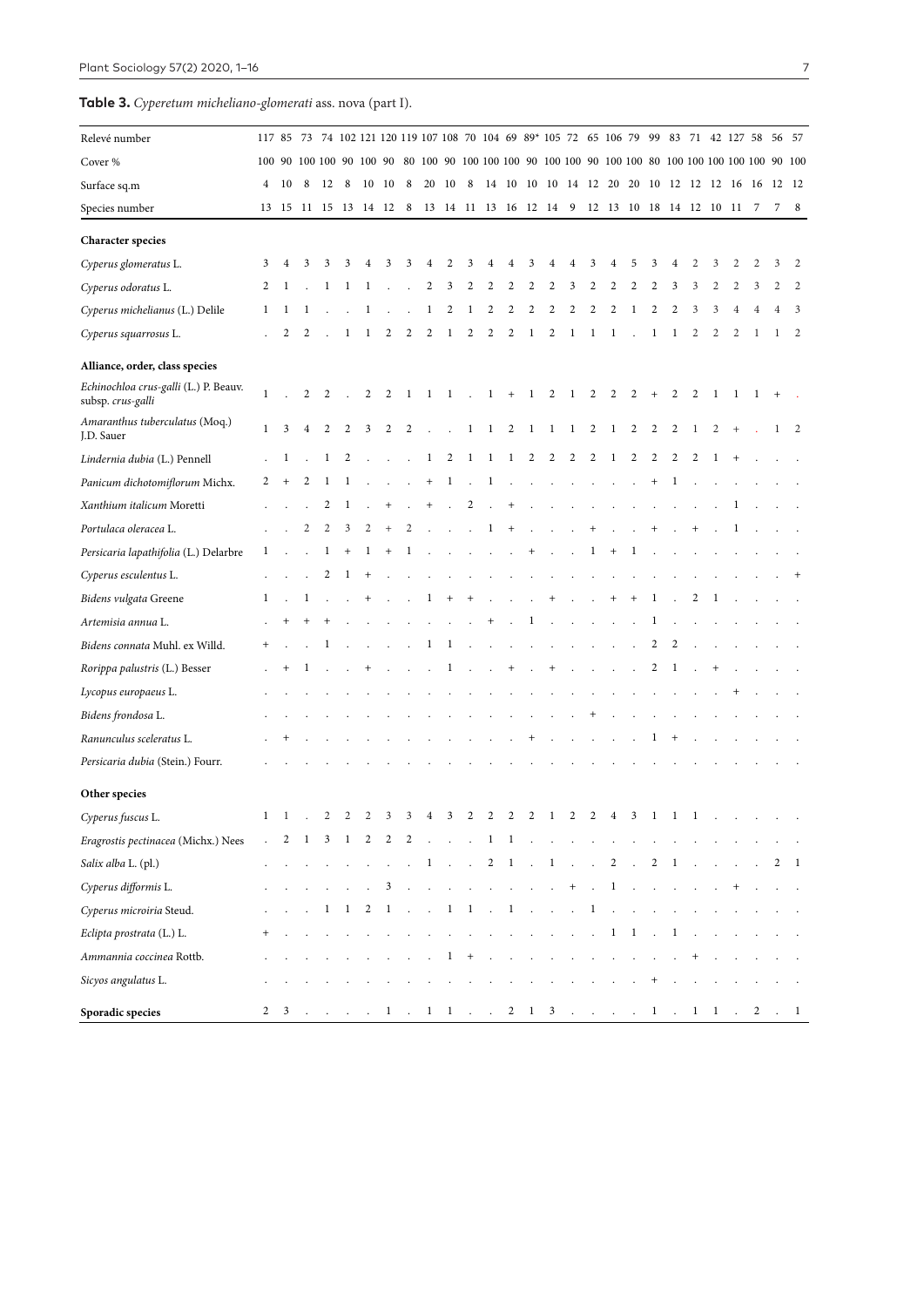**Table 3.** *Cyperetum micheliano-glomerati* ass. nova (part II).

|              |                | 8                                             |         |    |        |                         |              |     |                  |                      |                |                                  |                 |                        |              |        |                  |                                  |                                                                     |                                                                                                                       |                  |        |         |              |                     |    |                                                                                                                                                                                                                                                                                                                                    |
|--------------|----------------|-----------------------------------------------|---------|----|--------|-------------------------|--------------|-----|------------------|----------------------|----------------|----------------------------------|-----------------|------------------------|--------------|--------|------------------|----------------------------------|---------------------------------------------------------------------|-----------------------------------------------------------------------------------------------------------------------|------------------|--------|---------|--------------|---------------------|----|------------------------------------------------------------------------------------------------------------------------------------------------------------------------------------------------------------------------------------------------------------------------------------------------------------------------------------|
|              |                | 7                                             |         |    |        |                         |              |     |                  |                      |                |                                  |                 |                        |              |        |                  |                                  |                                                                     |                                                                                                                       |                  |        |         |              |                     |    |                                                                                                                                                                                                                                                                                                                                    |
|              |                |                                               |         |    |        |                         |              |     |                  |                      |                |                                  |                 |                        |              |        |                  |                                  |                                                                     |                                                                                                                       |                  |        |         |              |                     |    |                                                                                                                                                                                                                                                                                                                                    |
| 2            | 2              | 3                                             | 3       | 2  | -1     | 2                       | 3            | 3   | 2                | 3                    | 3              | 3                                | 3               | 2                      | 3            | 3      | 2                | 2                                | 3                                                                   | 2                                                                                                                     | 3                | 2      | 3       |              | 3                   | 3  | 2                                                                                                                                                                                                                                                                                                                                  |
| 3            | -1             | 1                                             | 2       |    | 2      | 1                       |              |     |                  |                      | 1              | 3                                | 3               | 2                      | 2            | 2      | 2                |                                  | 2                                                                   | 3                                                                                                                     | 2                | 2      | 2       |              |                     | 3  | 3                                                                                                                                                                                                                                                                                                                                  |
| 2            | 2              |                                               | 1       | 1  | 3      | 2                       | 2            | 4   | 3                | 3                    | 2              | -1                               | 2               | 1                      | 1            | 4      | 4                | 5                                | 2                                                                   | 1                                                                                                                     | 1                | 4      | 2       | 3            | 1                   | 3  | 3                                                                                                                                                                                                                                                                                                                                  |
| 3            | 3              | 2                                             | 3       | 2  | 2      | 2                       | 2            | 1   | 2                | 2                    | 2              | 2                                | 2               | 1                      | 3            |        | 1                |                                  | 1                                                                   | 4                                                                                                                     | 2                | 2      | 1       | 2            |                     |    | -1                                                                                                                                                                                                                                                                                                                                 |
|              |                |                                               |         |    |        |                         |              |     |                  |                      |                |                                  |                 |                        |              |        |                  |                                  |                                                                     |                                                                                                                       |                  |        |         |              |                     |    |                                                                                                                                                                                                                                                                                                                                    |
| 2            | -1             | 2                                             | 2       | 2  | 2      | 3                       | $^{+}$       | 1   | 1                | 2                    | 1              | -1                               | 1               | 2                      | 2            | 2      | 3                | 2                                | 2                                                                   | $\ddot{}$                                                                                                             | 1                | 2      | 2       | 2            | 2                   |    |                                                                                                                                                                                                                                                                                                                                    |
| 2            | $\overline{c}$ | 2                                             | 2       | 3  | 3      | 2                       | 2            | 2   | 3                | 3                    | 2              | 2                                | 2               | 1                      | 2            | 1      | 2                | 1                                | 3                                                                   | 2                                                                                                                     | 2                | 1      | 2       | 1            | 4                   | 3  | -2                                                                                                                                                                                                                                                                                                                                 |
|              |                | 2                                             | 2       | 1  | -1     | 1                       | $\mathbf{1}$ | $+$ | $+$              | 1                    |                | 1                                | 1               | 2                      | 1            | 1      | 1                | 2                                | 2                                                                   | 1                                                                                                                     | 2                |        | 1       | 2            |                     | 1  | -1                                                                                                                                                                                                                                                                                                                                 |
|              |                |                                               |         |    |        |                         |              |     |                  | 2                    | $\overline{2}$ | 2                                | 1               | 2                      | 1            | $\pm$  |                  | 1                                | 2                                                                   |                                                                                                                       | 2                | 2      | 2       | 2            |                     | 2  | -1                                                                                                                                                                                                                                                                                                                                 |
| 1            |                |                                               |         | 1  |        |                         |              |     |                  |                      | $\mathbf{1}$   | $\begin{array}{c} + \end{array}$ |                 | $^{+}$                 | $\mathbf{1}$ | 1      | $\! + \!\!\!\!$  | $\begin{array}{c} + \end{array}$ | $\mathbf{1}$                                                        | 1                                                                                                                     | 1                | 1      | 1       | $\mathbf{1}$ |                     | 2  |                                                                                                                                                                                                                                                                                                                                    |
| 1            | $^{+}$         | $\perp$                                       | $\perp$ | 1  | 2      |                         | $^{+}$       |     | $\epsilon$       | $\ddot{\phantom{a}}$ | $\mathbf{1}$   |                                  | $^{+}$          |                        | $\mathbf{1}$ | $^{+}$ |                  |                                  | 1                                                                   |                                                                                                                       |                  |        |         |              |                     |    | $^{+}$                                                                                                                                                                                                                                                                                                                             |
| 1            | $\perp$        |                                               |         |    |        |                         |              |     |                  |                      | 1              | $^{+}$                           | 1               | $^{+}$                 | 1            | 1      | 1                | 2                                | 2                                                                   | 2                                                                                                                     | 1                | -1     | 1       | $\perp$      |                     |    | -1                                                                                                                                                                                                                                                                                                                                 |
|              |                |                                               |         |    |        |                         |              |     |                  |                      | $\perp$        |                                  |                 |                        |              |        |                  |                                  |                                                                     | 1                                                                                                                     | 2                | -1     | 2       | -1           |                     |    |                                                                                                                                                                                                                                                                                                                                    |
| 1            |                |                                               |         |    |        |                         |              |     |                  |                      |                |                                  |                 |                        |              |        |                  |                                  |                                                                     | 2                                                                                                                     | $\overline{c}$   | $^{+}$ | 1       | 1            |                     | -1 | $\perp$                                                                                                                                                                                                                                                                                                                            |
|              |                |                                               |         |    |        |                         |              |     |                  |                      |                |                                  |                 |                        |              |        |                  |                                  |                                                                     |                                                                                                                       |                  |        |         |              |                     |    |                                                                                                                                                                                                                                                                                                                                    |
|              |                |                                               |         |    |        |                         |              |     |                  |                      |                |                                  |                 |                        |              |        |                  |                                  |                                                                     | 1                                                                                                                     | 1                |        |         |              |                     |    |                                                                                                                                                                                                                                                                                                                                    |
|              |                |                                               |         |    |        |                         |              |     |                  |                      |                |                                  |                 |                        |              |        |                  |                                  |                                                                     |                                                                                                                       | 1                |        |         |              |                     |    |                                                                                                                                                                                                                                                                                                                                    |
|              |                |                                               |         |    |        |                         |              |     |                  |                      |                |                                  |                 |                        |              |        |                  |                                  |                                                                     |                                                                                                                       |                  |        |         |              |                     |    |                                                                                                                                                                                                                                                                                                                                    |
|              |                |                                               |         |    | 1      | $\mathbf{I}$            |              |     | $^{+}$           |                      |                |                                  |                 |                        |              |        |                  |                                  |                                                                     |                                                                                                                       |                  |        |         |              |                     |    |                                                                                                                                                                                                                                                                                                                                    |
|              |                |                                               |         |    |        |                         |              |     |                  |                      |                |                                  |                 |                        |              |        |                  |                                  |                                                                     |                                                                                                                       |                  |        |         |              |                     |    |                                                                                                                                                                                                                                                                                                                                    |
|              |                |                                               |         |    |        |                         |              |     |                  |                      |                |                                  |                 |                        |              |        |                  |                                  |                                                                     |                                                                                                                       |                  |        |         |              |                     |    |                                                                                                                                                                                                                                                                                                                                    |
|              |                |                                               |         |    |        |                         |              |     |                  |                      |                |                                  |                 |                        |              |        |                  |                                  |                                                                     |                                                                                                                       |                  |        |         |              |                     |    |                                                                                                                                                                                                                                                                                                                                    |
|              |                |                                               |         |    |        |                         |              |     |                  |                      |                |                                  |                 |                        |              |        |                  |                                  |                                                                     |                                                                                                                       |                  |        |         |              |                     |    |                                                                                                                                                                                                                                                                                                                                    |
|              |                |                                               |         |    |        |                         |              |     |                  |                      |                |                                  |                 |                        |              |        |                  |                                  |                                                                     |                                                                                                                       |                  |        |         |              |                     |    |                                                                                                                                                                                                                                                                                                                                    |
| $\mathbf{1}$ |                |                                               |         |    |        |                         |              |     |                  |                      |                |                                  |                 |                        |              |        |                  |                                  |                                                                     |                                                                                                                       |                  |        |         |              |                     |    |                                                                                                                                                                                                                                                                                                                                    |
|              |                |                                               |         |    |        | $\overline{\mathbf{c}}$ | $\sim$       |     |                  |                      |                |                                  |                 |                        |              | 2      |                  |                                  |                                                                     |                                                                                                                       |                  |        | 1       |              |                     |    | $\mathbf{1}$                                                                                                                                                                                                                                                                                                                       |
|              |                |                                               |         |    |        | $\ddot{\phantom{a}}$    | $\mathbf{1}$ |     |                  |                      |                |                                  |                 |                        |              |        |                  |                                  |                                                                     |                                                                                                                       | $\mathbf{1}$     |        | $\cdot$ |              |                     |    |                                                                                                                                                                                                                                                                                                                                    |
|              |                |                                               |         |    |        |                         |              |     |                  |                      |                |                                  |                 |                        |              |        |                  |                                  |                                                                     |                                                                                                                       |                  |        |         |              |                     |    | 2                                                                                                                                                                                                                                                                                                                                  |
|              |                |                                               |         |    |        |                         |              |     |                  |                      |                |                                  |                 |                        |              |        |                  |                                  |                                                                     |                                                                                                                       |                  |        |         |              |                     |    |                                                                                                                                                                                                                                                                                                                                    |
|              |                |                                               |         |    | 1      |                         |              | 1   |                  |                      |                |                                  |                 |                        |              |        |                  |                                  |                                                                     |                                                                                                                       |                  |        |         |              |                     |    |                                                                                                                                                                                                                                                                                                                                    |
|              |                | $\sim$                                        |         | 3  | $\sim$ |                         |              |     |                  |                      |                |                                  |                 |                        |              |        |                  |                                  |                                                                     |                                                                                                                       |                  |        |         |              |                     |    |                                                                                                                                                                                                                                                                                                                                    |
|              |                | 12 10<br>12 9<br>$\mathcal{L}^{\text{max}}$ . | $\sim$  | 12 | - 8    |                         |              |     | 10 14 12 11 10 7 | $\mathbf{1}$         | $\cdot$ 1      |                                  | <b>Contract</b> | $\mathbf{1}$<br>$\sim$ |              |        | $\cdots$ 1 1 1 . | $\overline{1}$                   | $1$ , $1 + 1$ , $2$ , $1$ , $1$ , $1$ , $1$ , $3$ , $3$ , $2$ , $1$ | $1 1 1  3 .2 1 2  + 1$<br>$\ldots$ 1 1 1 1<br>$\sim$ 1 and $\sim$ 1 and $\sim$ 1 and $\sim$ 1 and $\sim$ 1 and $\sim$ | $\sim$<br>$\sim$ |        |         |              | $2 \t2 \t1 \t1 \t3$ |    | 109 111 63 64 46 48 50 66 54 55 81 75 116 95 101 98 94 93 92 91 113 100 110 96 97 60 82 115<br>100 70 80 90 100 100 90 70 100 100 90 90 90 90 90 90 100 100 95 100 100 90 100 100 100 100 100 100<br>10 14 10 10 14 10 10 6 12 10 12 16 10 12 16 14 10 12 14 16 20 14 16<br>8 10 13 15 15 13 15 13 13 12 15 13 17 11 15 13 6 11 14 |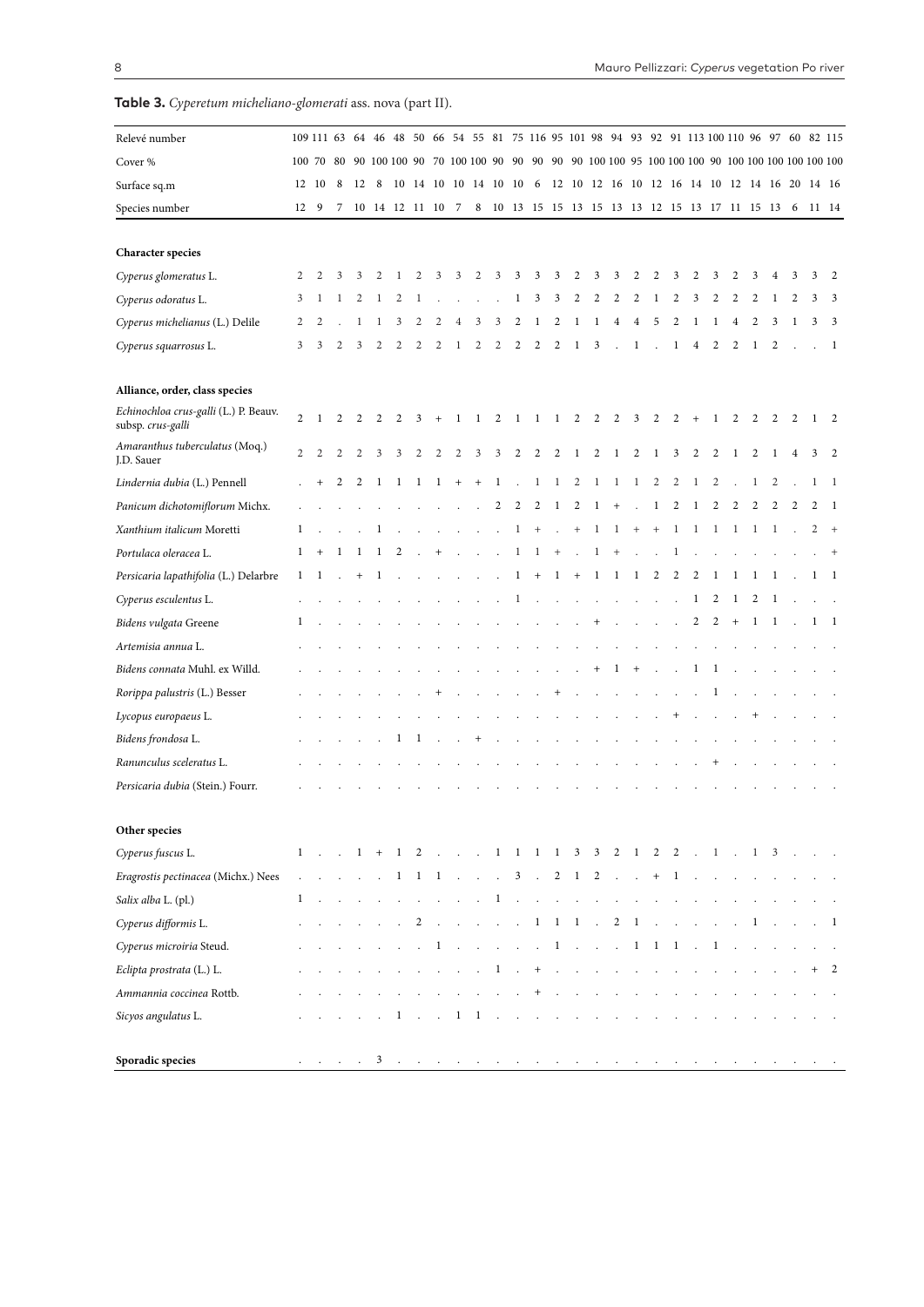**Table 3.** *Cyperetum micheliano-glomerati* ass. nova (part III).

| Relevé number                                              |                         |                           |                |                          |                      |                                  |                      |                      |                | 90 52 51 53 68 136 134 130 131 133 128 126 78 77 129 132 11 12 10 15 16 114 112 135 125 124 123 122 |                              |                      |                                          |                      |              |                      |                      |                                                                                             |              |                      |              |                   |             |                  |                      |         |        |                      |
|------------------------------------------------------------|-------------------------|---------------------------|----------------|--------------------------|----------------------|----------------------------------|----------------------|----------------------|----------------|-----------------------------------------------------------------------------------------------------|------------------------------|----------------------|------------------------------------------|----------------------|--------------|----------------------|----------------------|---------------------------------------------------------------------------------------------|--------------|----------------------|--------------|-------------------|-------------|------------------|----------------------|---------|--------|----------------------|
| Cover %                                                    |                         |                           |                |                          |                      |                                  |                      |                      |                | 100 100 90 100 70 90 100 80 100 100 100 100 100 100 100 80 80 100 75 90 90 100 100 80 80 100 100 90 |                              |                      |                                          |                      |              |                      |                      |                                                                                             |              |                      |              |                   |             |                  |                      |         |        |                      |
|                                                            |                         |                           |                |                          |                      |                                  |                      |                      |                | 12 16 20 10 12 12 10 12 16 12 16 20 12 10 14 10 10 10                                               |                              |                      |                                          |                      |              |                      |                      |                                                                                             | 8            | 8                    | 8            |                   |             | 10 10 10 10 12   |                      |         | 8      | - 10                 |
| Surface sq.m<br>Species number                             |                         |                           |                |                          |                      |                                  |                      |                      |                | 9 15 14 11 11 14 13 11 12 11 13 9 12 7 12 10 11 9                                                   |                              |                      |                                          |                      |              |                      |                      |                                                                                             | 5            | $\overline{4}$       |              |                   |             | 4 14 13 12 10 10 |                      |         | 8      | - 14                 |
|                                                            |                         |                           |                |                          |                      |                                  |                      |                      |                |                                                                                                     |                              |                      |                                          |                      |              |                      |                      |                                                                                             |              |                      |              |                   |             |                  |                      |         |        |                      |
| <b>Character species</b>                                   |                         |                           |                |                          |                      |                                  |                      |                      |                |                                                                                                     |                              |                      |                                          |                      |              |                      |                      |                                                                                             |              |                      |              |                   |             |                  |                      |         |        |                      |
| Cyperus glomeratus L.                                      | 2                       | 3                         | 2              | 3                        | 3                    | 4                                | 1                    | 3                    | 2              | 3                                                                                                   | 2                            | 1                    | 5                                        | 5                    | 4            | 4                    | 4                    | 4                                                                                           | 3            | 4                    | 4            | 2                 | 3           | 2                | 2                    | 1       | 1      | 2                    |
| Cyperus odoratus L.                                        | 3                       | 2                         | 2              | 3                        | 2                    | 2                                | 3                    | 3                    | 2              | 2                                                                                                   | 1                            | 1                    | 2                                        | 1                    | 3            | 2                    |                      |                                                                                             |              | 1                    | 1            | 2                 | 2           | 3                | 3                    | 2       | 4      | 3                    |
| Cyperus michelianus (L.) Delile                            | 3                       | 2                         | 3              | 2                        | 1                    | 3                                | 2                    | 2                    | $\overline{4}$ | $\overline{4}$                                                                                      | 5                            | 5                    | $\mathbf{1}$                             |                      | 2            |                      | 1                    |                                                                                             | $\mathbf{1}$ | 2                    | 1            |                   | 1           |                  |                      |         |        |                      |
| Cyperus squarrosus L.                                      |                         | 1                         | 1              |                          | 2                    | 2                                | $\overline{4}$       | $\overline{2}$       | $\overline{4}$ |                                                                                                     | 2                            | 2                    |                                          |                      | 1            | 1                    |                      |                                                                                             |              |                      |              | 3                 |             | 4                | 4                    | 5       | 4      | 3                    |
| Alliance, order, class species                             |                         |                           |                |                          |                      |                                  |                      |                      |                |                                                                                                     |                              |                      |                                          |                      |              |                      |                      |                                                                                             |              |                      |              |                   |             |                  |                      |         |        |                      |
| Echinochloa crus-galli (L.) P. Beauv.<br>subsp. crus-galli | $\overline{c}$          | 2                         | -1             | 2                        |                      | $\sim$                           | 3                    | 2                    | $\mathbf{1}$   | 2                                                                                                   | $\mathbf{1}$                 | $\ddot{\phantom{a}}$ |                                          | $3 \quad 3 \quad 1$  |              | $\sim$ 10 $\pm$      | $\overline{2}$       | $1 \cdot$                                                                                   |              | $\sim 10$            |              | 1                 | 1           | 2                | 1                    | 2       | 2      | 2                    |
| Amaranthus tuberculatus (Moq.) J.D.<br>Sauer               | $\overline{\mathbf{3}}$ | $\overline{c}$            | $\overline{2}$ | 2                        | $\mathbf{1}$         |                                  | $^{+}$               |                      |                |                                                                                                     | $^{+}$                       |                      | 1                                        |                      | $^{+}$       |                      |                      | 1                                                                                           |              |                      |              | 2                 | 2           |                  |                      |         |        |                      |
| Lindernia dubia (L.) Pennell                               | 2                       | 1                         | 1              | $\mathbf{1}$             |                      | $\begin{array}{c} + \end{array}$ | 1                    | $^{+}$               |                | $^{+}$                                                                                              | 2                            | 1                    | 2                                        |                      |              |                      |                      |                                                                                             |              |                      |              |                   |             |                  |                      |         |        |                      |
| Panicum dichotomiflorum Michx.                             | 1                       |                           |                |                          |                      |                                  | 2                    | 1                    | 1              | 2                                                                                                   | 2                            | $\mathbf{1}$         | $\overline{c}$                           | $\mathbf{1}$         | 2            | 1                    |                      |                                                                                             |              |                      |              | 3                 | 3           |                  |                      | 2       | 3      | 2                    |
| Xanthium italicum Moretti                                  |                         | 1                         | 2              | $^{+}$                   | $\mathbf{1}$         | $^{+}$                           | 2                    | $\mathbf{1}$         | $\overline{2}$ | $\mathbf{1}$                                                                                        | 2                            | $+$                  | $\sim$                                   | $\mathbf{1}$         |              |                      |                      |                                                                                             |              |                      |              | 3                 | 2           | 1                |                      | 2       |        | -1                   |
| Portulaca oleracea L.                                      |                         | 1                         | -1             | $\mathbf{I}$             | $+$                  | $\mathbf{1}$                     | $\mathbf{1}$         | $\mathcal{A}$        | $\mathbf{1}$   | $+$                                                                                                 | $+$                          | $\mathbf{1}$         | $\mathbf{1}$                             | $\ddot{\phantom{a}}$ | $\mathbf{r}$ |                      |                      |                                                                                             |              |                      |              |                   | 1           | 1                | 1                    | 1       | $^{+}$ | -1                   |
| Persicaria lapathifolia (L.) Delarbre                      | 2                       | 1                         |                |                          |                      |                                  |                      |                      |                | 1                                                                                                   | 1                            | $\cdot$              |                                          | 1                    |              |                      |                      |                                                                                             |              |                      |              |                   | 1           |                  |                      |         |        |                      |
| Cyperus esculentus L.                                      |                         | 2                         | 2              | $\mathbf{I}$             |                      |                                  | 1                    | $\mathbf{1}$         | $+$            | $\sim$                                                                                              | $\mathbf{I}$                 | $\sim$               | $\sim$                                   | $\sim$               | $\sim$       | $\cdot$              | -1                   | -1                                                                                          | $\mathbf{I}$ | -1                   | 1            | $\overline{c}$    | 2           | 1                |                      | 1       |        | -1                   |
| Bidens vulgata Greene                                      |                         |                           |                |                          |                      |                                  |                      |                      |                |                                                                                                     |                              |                      |                                          |                      |              |                      |                      |                                                                                             |              |                      |              | 3                 | 2           |                  |                      |         |        |                      |
| Artemisia annua L.                                         |                         |                           |                |                          |                      | 1                                | $\mathbf{I}$         | $\mathbf{I}$         | $\cdot$        | $^{+}$                                                                                              | $+$                          | $\mathbf{1}$         | $\ddot{\phantom{a}}$                     | $\epsilon$           | 1            | $\mathbf{1}$         |                      |                                                                                             |              |                      |              |                   |             | $^+$             |                      |         |        |                      |
| Bidens connata Muhl. ex Willd.                             |                         |                           |                |                          |                      |                                  |                      |                      |                |                                                                                                     |                              |                      | 3                                        |                      |              |                      |                      |                                                                                             |              |                      |              | 3                 |             |                  |                      |         |        |                      |
| Rorippa palustris (L.) Besser                              |                         |                           |                |                          |                      |                                  |                      |                      |                |                                                                                                     |                              |                      |                                          | $\cdot$              | 3            | $\ddot{\phantom{a}}$ |                      |                                                                                             |              |                      |              |                   |             |                  |                      |         |        |                      |
| Lycopus europaeus L.                                       |                         |                           |                |                          |                      | 1                                |                      | 1                    | $^{+}$         |                                                                                                     |                              |                      | $\cdot$                                  |                      | $^{+}$       | $\overline{c}$       | $\mathbf{I}$         | $^{+}$                                                                                      |              |                      |              |                   |             |                  |                      |         |        |                      |
| Bidens frondosa L.                                         |                         |                           |                |                          |                      |                                  |                      |                      |                |                                                                                                     |                              |                      | 5                                        | 3                    |              |                      |                      |                                                                                             |              |                      |              |                   |             |                  |                      |         |        |                      |
| Ranunculus sceleratus L.                                   |                         |                           |                |                          |                      |                                  |                      |                      |                |                                                                                                     |                              |                      |                                          |                      |              |                      |                      |                                                                                             |              |                      |              |                   |             |                  |                      |         |        |                      |
| Persicaria dubia (Stein.) Fourr.                           |                         |                           |                |                          |                      |                                  |                      |                      |                |                                                                                                     |                              |                      |                                          |                      | 2            | $\overline{ }$       |                      |                                                                                             |              |                      |              |                   |             |                  |                      |         |        |                      |
| Other species                                              |                         |                           |                |                          |                      |                                  |                      |                      |                |                                                                                                     |                              |                      |                                          |                      |              |                      |                      |                                                                                             |              |                      |              |                   |             |                  |                      |         |        |                      |
| Cyperus fuscus L.                                          |                         | $\mathbf{r} = \mathbf{r}$ | $\mathbf{1}$   | $\overline{\phantom{a}}$ | $\sim$               | $\sim$ $\sim$                    | $\sim$ $\sim$        | $\sim$ .             | $\sim$         | $\sim$ .                                                                                            |                              |                      | $\cdots$ 2 $\cdots$ 1                    |                      |              |                      | $\sim$ $\sim$ $\sim$ |                                                                                             |              |                      |              |                   |             |                  |                      |         |        | $\mathbf{1}$         |
| Eragrostis pectinacea (Michx.) Nees                        | $\mathcal{L}^{\pm}$     | 2                         | 2              | $\overline{2}$           | $\overline{c}$       | $\overline{1}$                   | $\sim$ $\sim$        | $\ddot{\phantom{a}}$ |                | $1 \cdot \cdot \cdot \cdot 2 \cdot \cdot \cdot \cdot \cdot \cdot$                                   |                              |                      |                                          |                      |              |                      |                      |                                                                                             |              |                      |              | and the company's |             |                  |                      |         |        | $\overline{c}$       |
| Salix alba L. (pl.)                                        |                         |                           |                | $\sim$                   | $\mathbf{1}$         | $\overline{1}$                   |                      |                      |                |                                                                                                     | contract and an              |                      |                                          |                      |              |                      |                      | $1 + 1 + 2$                                                                                 |              | $\ddot{\phantom{a}}$ | $\cdot$      |                   |             |                  |                      |         |        |                      |
| Cyperus difformis L.                                       |                         |                           |                |                          |                      |                                  |                      |                      | $\sim$         | $\sim$                                                                                              |                              |                      | the contract of the contract of the con- |                      |              |                      |                      |                                                                                             | $\cdot$      | $\sim$               | $\epsilon$   | $\mathbf{1}$      | 2           | $\mathbf{1}$     | 2                    |         |        | 2                    |
| Cyperus microiria Steud.                                   |                         |                           |                |                          |                      |                                  | $\ddot{\phantom{a}}$ | $\sim$               | $\mathbf{1}$   | $\sim$                                                                                              | and the contract of the con- |                      |                                          | $\sim$ $\sim$        | $\cdot$      | $\sim$               | $\sim 100$           | the company of the company of                                                               |              |                      |              |                   |             | 1                | $\ddot{\phantom{a}}$ | $\cdot$ |        | 2                    |
| Eclipta prostrata (L.) L.                                  | $\epsilon$              |                           | $^{+}$         | $\sim$                   | $\ddot{\phantom{a}}$ | $^{+}$                           | $\sim$               | $\sim$ $\sim$        |                | and the company of the company of the                                                               |                              |                      |                                          |                      |              |                      |                      |                                                                                             |              |                      |              |                   |             |                  | $^{+}$               |         |        | $\ddot{\phantom{1}}$ |
| Ammannia coccinea Rottb.                                   |                         |                           |                |                          |                      |                                  |                      |                      |                |                                                                                                     |                              |                      |                                          |                      |              |                      |                      |                                                                                             |              |                      | $\mathbf{r}$ |                   | $2 \quad 3$ |                  |                      |         |        |                      |
| Sicyos angulatus L.                                        |                         |                           |                |                          |                      |                                  |                      |                      |                |                                                                                                     |                              |                      |                                          |                      |              |                      |                      |                                                                                             |              |                      |              |                   |             |                  |                      |         |        |                      |
| Sporadic species                                           | $\mathbf{1}$            | 2.                        |                |                          |                      |                                  |                      |                      |                | $2 \quad 1 \quad 1 \quad . \qquad . \qquad . \qquad . \qquad . \qquad . \qquad . \qquad .$          |                              |                      |                                          |                      |              |                      |                      | $5 \quad 3 \quad 1 \quad . \quad . \quad . \quad . \quad 1 \quad 1 \quad . \quad . \quad 1$ |              |                      |              |                   |             |                  |                      |         |        |                      |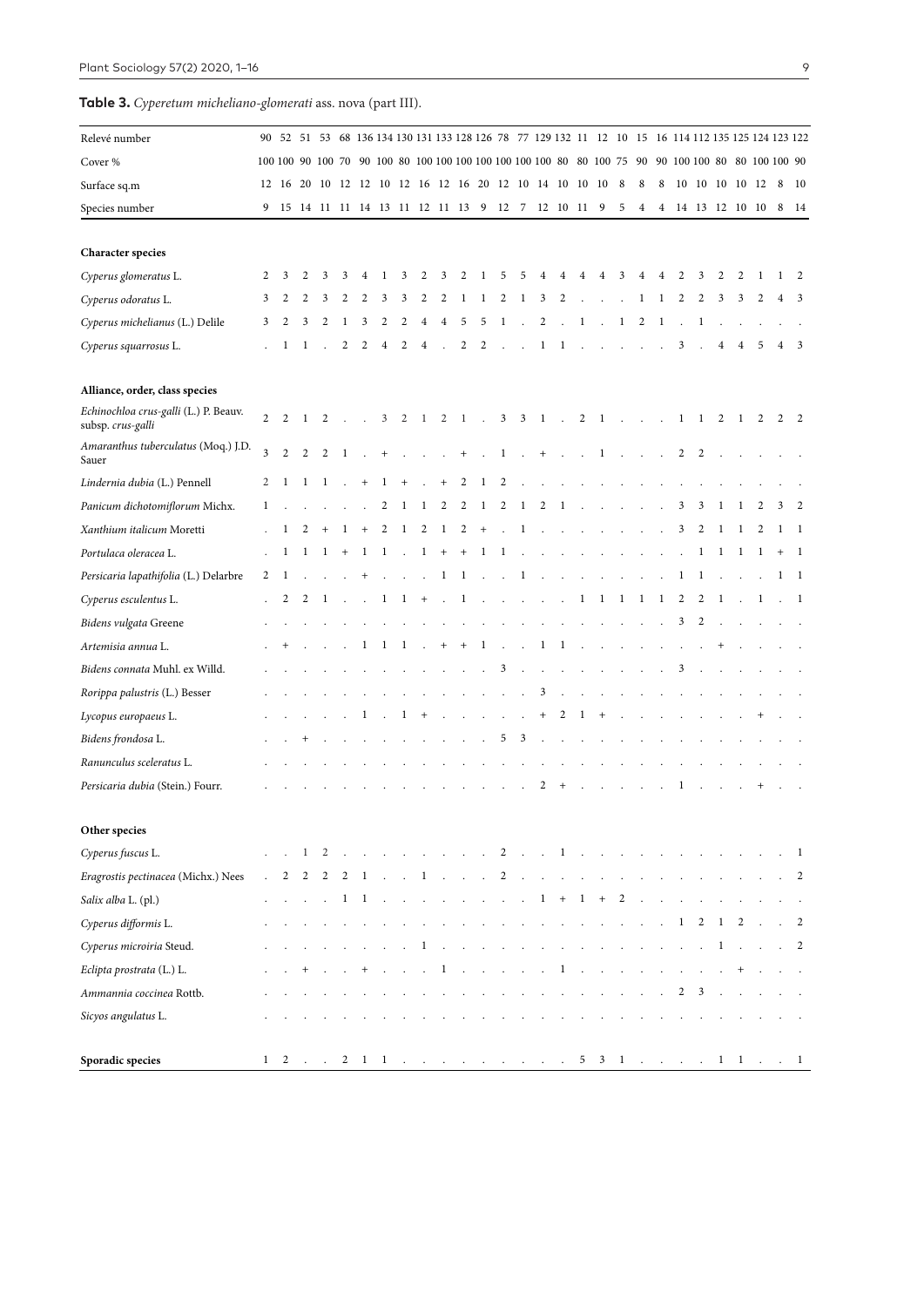

Figure 3. Ecograms for the three vegetation types detected through the analysis.



Figure 4. Life forms spectra of the three vegetation types detected through the analysis.



Figure 5. Chorological spectra of the three vegetation types detected through the analysis.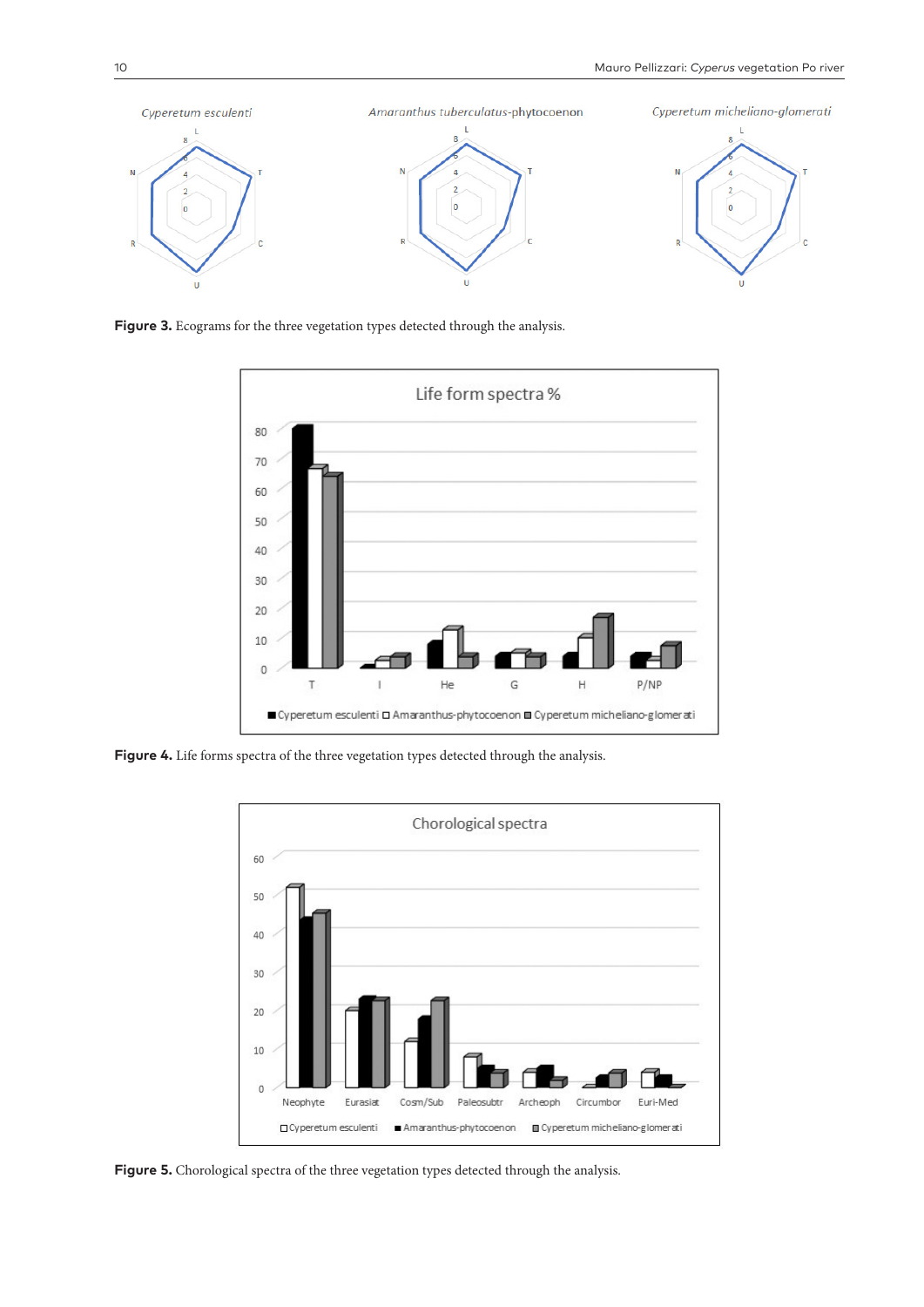**Table 4.** Mean values of the Ellenberg-Pignatti Indexes for the three groups.

|                                     |      |      |      |      |      | N    |
|-------------------------------------|------|------|------|------|------|------|
| Cyperetum esculenti                 | 7.25 | 7.44 | 4.93 | 7.44 | 6.08 |      |
| Amaranthus tuberculatus-phytocoenon | 7.32 | 7.36 | 5.12 | 7.52 | 6.21 | 6.25 |
| Cyperetum micheliano-glomerati      | 7.39 | 7.4  |      | 7.89 | 6.04 | O    |

but it is difficult to identify a clear combination of constant species. Due to its size (sometimes over 2 m) and invasiveness, that weed outcompetes the dominant and characteristic species of all *Bidention*-communities, whose cover values seem underestimated. *C. michelianus* and *C. squarrosus* are able to grow under the thick layers of *Amaranthus*, unlike, for instance, *C. glomeratus*. To assign this community to a subassociation or variant of *Polygono hydropiperis-Bidentetum tripartitae* could mean to underrate the role of *A. tuberculatus*; conversely, to tipify a new association could mean too emphasize it. The relatively low number of *Bidention* different communities is related to a large variation of each type, under the aspect of species composition, physiognomy and anthropic pressures (Neacşu and Arsene 2017). Further data and a comparison with other situations outside of the river bed (such as crops or disturbed areas, in which *A. tuberculatus* is equally invasive), are needed for the institution of a new syntaxon (Costea et al. 2005).

The palaeosubtropical species *Cyperus glomeratus* and *C. michelianus* give the name to the newly described association *Cyperetum micheliano-glomerati*, for which also the American neophytes *C. odoratus* and *C. squarrosus* are listed as character species. The highlighting of the palaeosubtropical entities (Fig. 5) is seen as an opportunity for reconsidering the status of *Cyperus glomeratus* compared to *C. michelianus*. Both are native from Eastern European/Western Asian areals, and nowadays the first is also considered native in Italy by Euro+Med Database (Jimenez-Mejas and Luceño 2011) and IUCN (Kavak 2014). The European distribution ranges of the first two flatsedges are considerably overlapping. Outside Europe, *C. michelianus* is nowadays widespread in Africa and southern Asia (Lansdown 2014), while *C. glomeratus* is common further north, up to Korea and Japan (Kavak 2014). Linnaeus (1756) described *C. glomeratus* based on an Italian specimen (Peruzzi et al. 2008); *C. australis* Schrad. is a later synonymous of *C. glomeratus* (Govaerts and Simpson 2007). The species was widespread, although rare, and not strictly linked to rice fields. Indeed, this habitat favoured different species as *C. difformis* and *C. fuscus*, both assigned to subgenus *Anosporum*: their C3 photosynthetic pathway gives them an ecological advantage in habitats flooded for long time (Matsunaka 1983; Pellizzari and Verloove 2017).

*C. glomeratus* has a wide ecological amplitude. In addition to the presence in the studied late summer vegetation, it plays an active role in building helophytic fringes of *Phragmition*, along rivers and around lakes, in fresh or

brackish waters (Bragato et al. 2006; Biondi et al. 2009). Along the Chienti river (Marche), a *C. glomeratus*-dominated community was framed into the *Magnocaricion* (Crisanti and Taffetani 2015). Another *C. glomeratus*-community found along the Po river was framed into the *Chenopodion rubri* (Sartori and Bracco 1996; Pellizzari 2009; Assini et al. 2010). Other *C. glomeratus*-dominated communities were ascribed either to the *Bidention* or to the *Nanocyperion*, e.g. along the Po river up to the Venetian Delta (Marconato et al. 2014). At Lake Pistono (Piedmont), some seasonally flooded muddy shores host flatsedge communities: *Cyperetum flavescentis* close to the water and a *Bidention*-community with *C. glomeratus* in less flooded sites (Tisi et al. 2007). A *C. glomeratus*-community of *Nanocyperion* can be found in two sites in Lombardy; it is dominated by *C. glomeratus*, *C. fuscus*  and *C. michelianus* (FLA 2008). In these cases native species are dominant, unlike along the Po river. In Slovakia, *C. glomeratus* was reported in the Danube river beds in the middle 19<sup>th</sup> century, and was recently rediscovered in few sites. Here the species characterizes an ephemeral, two-layered vegetation type, with features of both *Nanocyperion* and *Bidention*, interpreted as a highly ruderal facies of *Cyperetum micheliani* (see below: Meleckova et al. 2016). Downstream along the Danube river, from the Eastern Wallachia to the Delta, both *C. glomeratus* and *C. michelianus* are characteristic of the macrophytes riparian vegetation (Stankovic et al. 2015).

The second characteristic species of *Cyperetum micheliano-glomerati* is another linnean species from Italy, *Cyperus michelianus*. It is diagnostic of several European plant communities. Lacking of Western taxa, some of these (*Cyperetum micheliani*, *Lindernio–Dichostylidetum michelianae*) are clearly continental, known from Central and Eastern Europe (Trpin et al. 1996; Jasprica et al. 2003; Šumberová 2011; Dubina et al. 2015). Except for *Cyperus fuscus*, the diagnostic species of *Cyperetum micheliani* sensu Šumberová (2013) are rare or completely missing along the Po river. Other communities characterized by *C. michelianus* develop in the Atlanto-Mediterranean range, i.e. in France and Spain (Corillion 1971; de Foucault 2013b; Cochard and Guitton 2014; Renaux 2014; Rivas-Martinez et al. 1980 ; Camacho et al. 2009). In Emilia-Romagna, along and near the Secchia river, the *Crypsio schoenoidis*-*Cyperetum micheliani* grows on siltyclay soils (EGPB Emilia Centrale 2013). Within the study area of this work, a *C. michelianus*-community of *Heleochloo-Cyperion* was detected at first (Pellizzari 2009). Based on the results of this study, it can be assigned to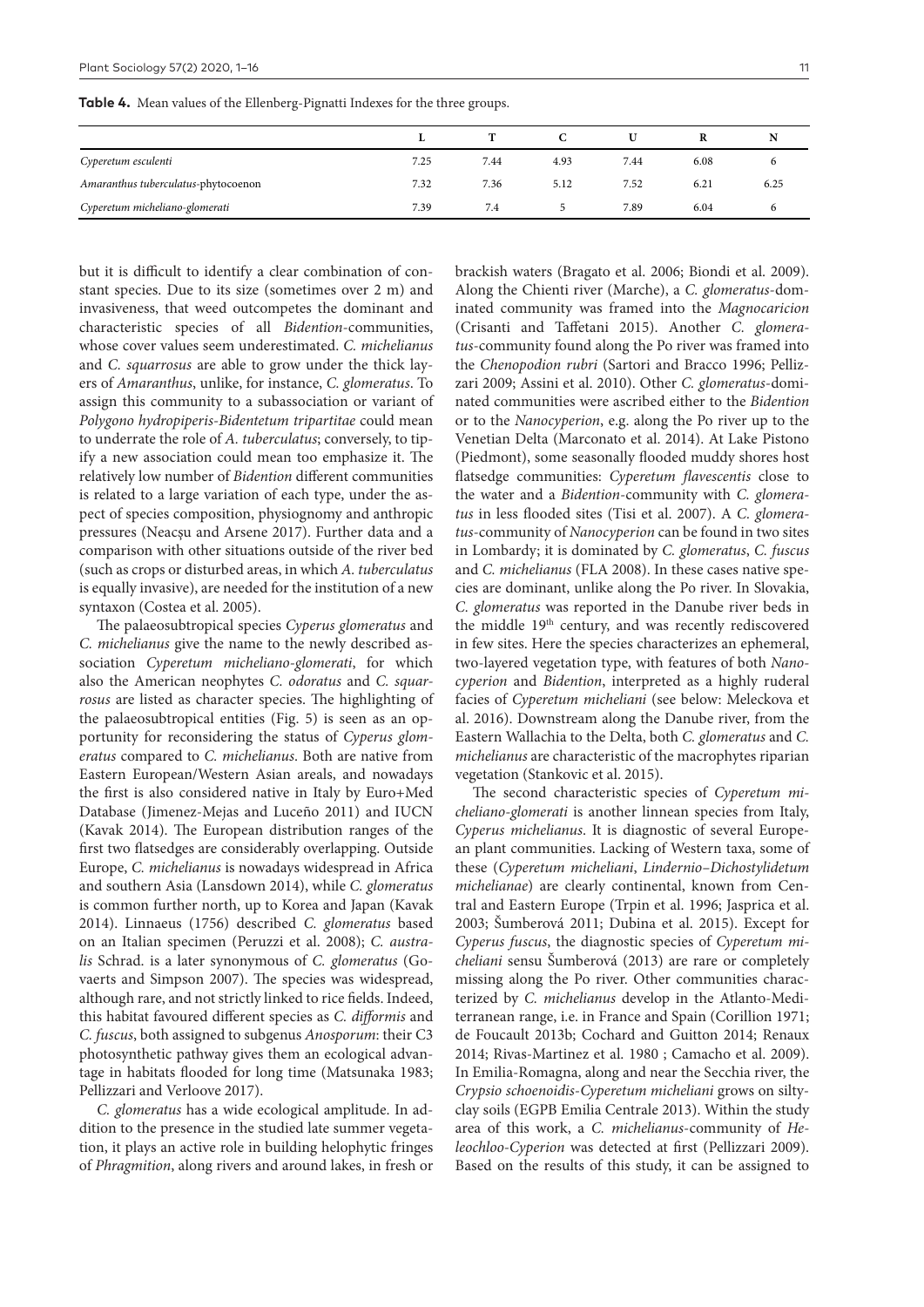the new described association, that reports in the same habitat *C. glomeratus* and *C. michelianus* together with *C. squarrosus* and *C. odoratus*. The last one peculiar species was recently discovered during an investigation of the Po river bed, and in several herbarium specimen (Verloove 2014). In particular, some of them were correctly identified after a former attribution to *Cyperus strigosus* (Lastrucci et al. 2016; Pellizzari and Verloove 2017). *C. odoratus* is naturalizing at least in three different European areas (Verloove 2014): a) the Po river in Italy; b) along the Danube river in Serbia, and in its Delta in Romania (Anastasiu and Negrean 2006); c) in NE Spain, along the Segre river down to the confluence with the Ebro. Nowadays *C. odoratus* is rather common in the Po river beds of Lombardy (Galasso and Banfi 2015), Emilia-Romagna (Verloove 2014), Veneto (Masin et al. 2015) and Tuscany (Lastrucci et al. 2016; 2017).

The last species, *C. squarrosus*, reached the Po plain in the late 19<sup>th</sup> century (Cavara 1899), but its spread began in the muddy river beds and ponds only in the last years (Bolpagni 2013 a,b).

Despite a resemblance with the *Cyperetum micheliani*  identified along the Danube river in Slovakia and Hungary, the *Cyperetum micheliano-glomerati* is rather different. In fact, the communities that grow along the Po river have a higher total cover (often 100 %) and are characterised by a pool of *Cyperus* species. This is a peculiarity of such vegetation. Along the Po river, near Mantua, no aspects simultaneously dominated by different *Cyperus* species were found: similar situations were dominated by a larger neophyte set, mainly composed by graminoid grasses (*Echinochloa crus-galli*, *Panicum* sp. pl., *Paspalum distichum*) (Bolpagni 2013b). The only abundant flatsedge was *C. squarrosus*, and that suggested to frame those communities, in which *C. glomeratus* and *C. difformis* played a minor role, in the *Nanocyperion*. Communities of the *Nanocyperion flavescentis* are composed of native species and clearly different from the newly typified community. Here, only *C. flavescens* is characteristic of alliance, while *C. fuscus* and *C. michelianus* are characteristic of order (Brullo and Minissale 1998).

The following observations support the inclusion of the *Cyperetum micheliano-glomerati* in the *Bidention* (*Bidentetea*):

- 1. A major role, together with *Cyperus* spp., played by characteristic species of *Bidention* and of higher syntaxonomic units (*Echinochloa crus-galli*, *Amaranthus tuberculatus*, *Lindernia dubia*, *Persicaria lapathifolia*, *Panicum dichotomiflorum*, *Bidens connata*, *B. frondosa*, etc.);
- 2. The alien origin of some pioneer species, that witness both high soil eutrophication and disturbance of the regular flooding, able to carry seed stocks;
- 3. The fine particle size of silty-clay substrates, compared with that of contact communities of *Chenopodion rubri*. According to Biondi et al. (2012), communities of *Cy-*

*peretum micheliano-glomerati* are referable to the habitat 3270 "Rivers with muddy banks with *Chenopodion rubri* p.p. and *Bidention* p.p. vegetation" (CORINE Biotopes 22.33 and 24.52; EUNIS C3.52 and C3.53). In Italy this habitat is widespread and typically invaded by alien plants, much of which are of tropical and subtropical origin (Zivkovic and Biondi 2010). The next goal will be to clarify the synecology of these alien, often invasive entities (Assini et al. 2010).

The human impacts drastically changed the final stretch of the Po River bed, so that it is very homogeneous and artificial. The late summer ephemeral vegetation is easily replaced by long-lasting secondary vegetation or directly destructed. That underlines the rareness and fragility of such habitat (Bolpagni 2013b; Ditetova et al. 2016). The typified *Bidention*-community expresses an aspect of conservation interest, in spite of its alien species richness. Anyway it is lower, if compared with the other aspects framed in the *Chenopodion rubri*. The *Cyperetum micheliano-glomerati* preserves the natural traits and plays an important ecological role when compared to the artificially managed river beds and river banks.

# Syntaxonomic scheme

BIDENTETEA TRIPARTITAE Tüxen, Lohmeyer et Preising ex von Rochow 1951

*BIDENTETALIA TRIPARTITAE* Br.-Bl. et Tüxen ex Klika in Klika et Hadač 1944

**Chenopodion rubri** (Tüxen 1960) Hilbig et Jage 1972 **Eragrostienion pilosae** Felzines et Loiseau 2005

*Cyperetum esculenti* Wisskirchen 1995 [cluster 1] *Amaranthus tuberculatus-*phytocoenon Bolpagni 2013

[cluster 2]

**Bidention tripartitae** Nordhagen 1940 em. Tüxen in Poli et J. Tüxen 1960

*Cyperetum micheliano-glomerati* ass. nova [cluster 3]

#### Other syntaxa quoted in the text

*Crypsio schoenoidis–Cyperetum micheliani* Martinez Parras, Peinado Lorca, Bartolomé Esteban et Molero Mesa 1988; *Cyperetum flavescentis* W. Koch ex Aichinger 1933; *Cyperetum micheliani* Horvatic 1931; *Echinochloo–Polygonetum lapathifolii* Soó et Csürös 1974; *Lindernio–Dichostylidetum michelianae* Slavnic 1951; *Nanocyperion flavescentis* Koch ex Libbert 1932; *Polygono-Chenopodietum* Lohmeyer 1970; *Cyperus glomeratus*-variant; *Polygono hydropiperis–Bidentetum tripartitae* Lohm. in Tüxen 1950; *Polygono lapathifolii–Xanthietum italici* Pirola et Rossetti 1974.

# Acknowledgements

I would like to thank my friends A. Alessandrini and F. Verloove, that took part to the field surveys, and L. Lastrucci, which decisively contributed to the syntaxonomy. I thank the anonymous reviewers for their many insightful comments and suggestions, and L. Ariati for the English text revision.

Finally, thanks to my son Tommaso, that accompanied me in the sands and muds of the Po river.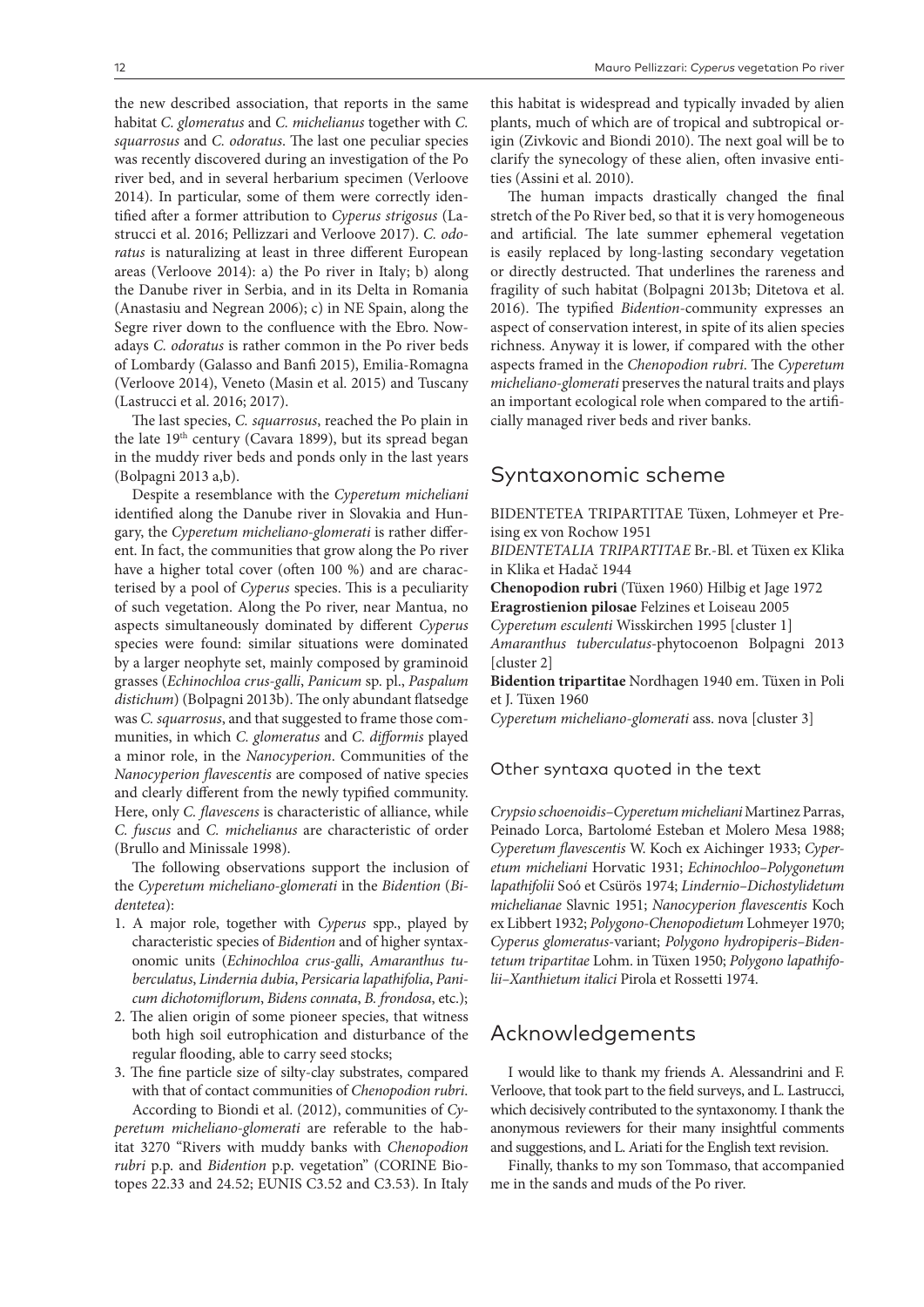# Bibliography

- Abernethy VJ, Willby NJ (1999) Changes along a disturbance gradient in the density and composition of propagule banks in floodplain aquatic habitats. Plant Ecology 140: 177–190. [https://doi.](https://doi.org/10.1023/A:1009779411686) [org/10.1023/A:1009779411686](https://doi.org/10.1023/A:1009779411686)
- Anastasiu P, Negrean G (2006) Alien vascular plants in Dobrogea (Romania) and their impact on different types of habitats. Plant, fungal and habitat diversity investigation and conservation. Proceedings of IV BBC – Sofia ' 2006: 590–596.
- Assini S (2001) Seed-bank and dynamics of a *Polygonum hydropiper* L. community along the Po river (Central-West Italy). Plant Biosystems 135(2): 223–232. <https://doi.org/10.1080/11263500112331350860>
- Assini S, Bracco F, Carrea A, Villani M (2010) Stato delle conoscenze floristico-vegetazionali sul corso planiziale del Fiume Po e dei suoi affluenti. Biologia Ambientale 24(1): 111–128.
- Balogh L, Dancza I (2008) *Humulus japonicus*, an emerging invader in Hungary. In: Tokarska-Guzik B, et al. (Eds) Plant Invasions: Human perception, ecological impacts and management: Backhuys, Leiden, 73–91.
- Bartolucci F, Peruzzi L, Galasso G, Albano A, Alessandrini A, Ardenghi NMG, Astuti G, Bacchetta G, Ballelli S, Banfi E, Barberis G, et al. (2018) An updated checklist of the vascular flora native to Italy. Plant Biosystems 152(2): 179–303. [https://doi.org/10.1080/11263504.2017](https://doi.org/10.1080/11263504.2017.1419996) [.1419996](https://doi.org/10.1080/11263504.2017.1419996)
- Biondi E (2011) Phytosociology today: Methodological and conceptual evolution. Plant Biosystems 145(Suppl.): 19–29. [https://doi.org/10.1](https://doi.org/10.1080/11263504.2011.602748) [080/11263504.2011.602748](https://doi.org/10.1080/11263504.2011.602748)
- Biondi E, Vagge I, Baldoni M, Taffetani F (1997) La vegetazione del Parco fluviale regionale del Taro (Emilia-Romagna). Fitosociologia 34: 69–110.
- Biondi E, Vagge I, Baldoni M, Taffetani F (1999) La vegetazione del Parco fluviale Regionale dello Stirone (Emilia-Romagna). Fitosociologia 36(1): 67–93.
- Biondi E, Vagge I, Baldoni M, Taffetani F (2003) Biodiversità fitocenotica e paesaggistica dei fiumi dell'Italia centro-settentrionale: aspetti fitosociologici e sinfitosociologici. Studi Trentini Scienze Naturali Acta Biologica 80: 13–21.
- Biondi E, Zivkovic L, Esposito L, Pesaresi S (2009) Vegetation, plant landscape and habitat analyses of a fluvial ecosystem in central Italy. Acta Botanica Gallica 156(4): 571–587. [https://doi.org/10.1080/1253](https://doi.org/10.1080/12538078.2009.10516178) [8078.2009.10516178](https://doi.org/10.1080/12538078.2009.10516178)
- Biondi E, Burrascano S, Casavecchia S, Copiz R, Del Vico E, Galdenzi D, Gigante D, Lasen C, Spampinato G, Venanzoni R, Zivkovic L, Blasi C (2012) Diagnosis and syntaxonomic interpretation of Annex I Habitats (Dir. 92/43/ EEC) in Italy at the alliance level. Plant Sociology 49(1): 5–37.
- Biondi E, Blasi C, Allegrezza M, Anzellotti I, Azzella MM, Carli E, Casavecchia S, Copiz R, Del Vico E, Facioni L, Galdenzi D, Gasparri R, Lasen C, Pesaresi S, Poldini L, Sburlino G, Taffetani F, Vagge I, Zitti S, Zivkovic L (2014) Plant communities of Italy: The Vegetation Prodrome. Plant Biosystems 148(4): 728–814. [https://doi.org/10.1080/1](https://doi.org/10.1080/11263504.2014.948527) [1263504.2014.948527](https://doi.org/10.1080/11263504.2014.948527)
- Bolpagni R (2013a) G.3 le tipologie vegetazionali rilevate. In Relazione sul SIC IT 4030015 Valli di Novellara: Quadro conoscitivo. Provincia di Reggio Emilia.
- Bolpagni R (2013b) G.3 le tipologie vegetazionali rilevate. In: Relazione sul SIC IT 4030020 Golena del Po di Gualtieri, Guastalla e Luzzara: Quadro conoscitivo. Provincia di Reggio Emilia.
- Bolpagni R (2014) E.3 le tipologie vegetazionali rilevate. In: Relazione sul SIC IT 4030023 Fontanili di Gattatico e fiume Enza: Quadro conoscitivo. Provincia di Reggio Emilia.
- Bragato C, Brix H, Malagoli M (2006) Accumulation of nutrients and heavy metals in *Phragmites australis* (Cav.) Trin. ex Steudel and *Bolboschoenus maritimus* (L.) Palla in a constructed wetland of the Venice Lagoon watershed. Environmental Pollution 144: 967–975. <https://doi.org/10.1016/j.envpol.2006.01.046>
- Braghiroli S, Bolpagni R (2016) Piano di gestione della Riserva Naturale Regionale "Garzaia di Pomponesco", della ZPS IT20B0402 e del SIC IT20B0015. 1. Studio interdisciplinare.
- Braun-Blanquet J (1964) Pflanzensoziologie. 3<sup>rd</sup> edn. Springer, Wien. <https://doi.org/10.1007/978-3-7091-8110-2>
- Brullo S, Minissale P (1998) Considerazioni sintassonomiche sulla classe *Isoeto-Nanojuncetea*. Itinera Geobotanica 11: 263–290.
- Camacho A, Borja C, Valero-Garcés B, Sahuquillo M, Cirujano S, Soria JM, Rico E, De La Hera A, Santamans AC, García De Domingo A, Chicote A, Gosálvez RU (2009) 3170\* Lagunas y charcas temporales mediterráneas (\*). In: VV.AA. Bases ecológicas preliminares para la conservación de los tipos de hábitat de interés comunitario en España. Madrid: Ministerio de Medio Ambiente, y Medio Rural y Marino, 87 pp.
- Cavara F (1899) Di una Ciperacea nuova per la Flora europea (*Cyperus aristatus* Rottb. var. Böckeleri Cav.) Atti dell'Istituto Botanico dell'Università di Pavia 2(5): 23–28.
- Cochard A, Guitton H (2014) Sortie phytosociologique sur les végétations du lit mineur de la basse vallée de la Loire. ERICA 27: 57–68.
- Corillion R (1971) Observations sur les végétations des sables du lit mineur de la Loire en Anjou, Basse Loire. Bulletin Mayenne-Sciences 143–175.
- Costea M, Weaver SE, Tardif FJ (2005) The biology of Invasive Alien Plants in Canada. 3. *Amaranthus tuberculatus* (Moq.) Sauer var. rudis (Sauer) Costea and Tardif. Canadian Journal of Plant Sciences 85(2): 507–522.<https://doi.org/10.4141/P04-101>
- Crisanti MA, Taffetani F (2015) Diachronic analysis of variations induced on the flora and vegetation of river ecosystems bay actions taken to reduce the risk of flooding. Case study of the River Chienti (central Adriatic, Italy). Plant Sociology 52(1): 41–64.
- Deil U (2005) A review on habitats, plant traits and vegetation of ephemeral wetlands – a global perspective. Phytocoenologia 35(2–3): 533– 705.<https://doi.org/10.1127/0340-269X/2005/0035-0533>
- Ditětova Z, Ditě D, Letz DR, Eliaš P jun (2016) New records of rare species on exposed river banks and pools in southern Slovakia. Thaiszia 26(1): 57–75.
- Dubina DV, Dziuba TP, Davydov DA, Emelyanov S (2015) Contemporary status of syntaxonomy and current tasks of the research on pioneer vegetation in Ukraine. Ukrainian Botanical Journal 72(6): 527–541. <https://doi.org/10.15407/ukrbotj72.06.527>
- EEA [European Environment Agency] (2015) European map estimating the level of invasion by alien plant species. [http://eea.europa.eu/data](http://eea.europa.eu/data-and-maps/figures/european-map-estimating-the-level)[and-maps/figures/european-map-estimating-the-level](http://eea.europa.eu/data-and-maps/figures/european-map-estimating-the-level)
- EGPB [Ente di Gestione per i Parchi e la Biodiversità Emilia Centrale] (2013) Sito IT 4030011 Casse di espansione del Secchia: Quadro conoscitivo. Programma di sviluppo rurale dell'Emilia-Romagna 2007/2013.
- Felzines JC, Loiseau JE (2005) Les groupements fluviatiles des Bidentetea de la Loire moyenne, du bas Allier et de la Dordogne moyenne. Modifications apportées à la synsystématique de la classe des *Bidentetea*. Bulletin Societé Botanique du Centre-Ouest n.s. 36: 159–204.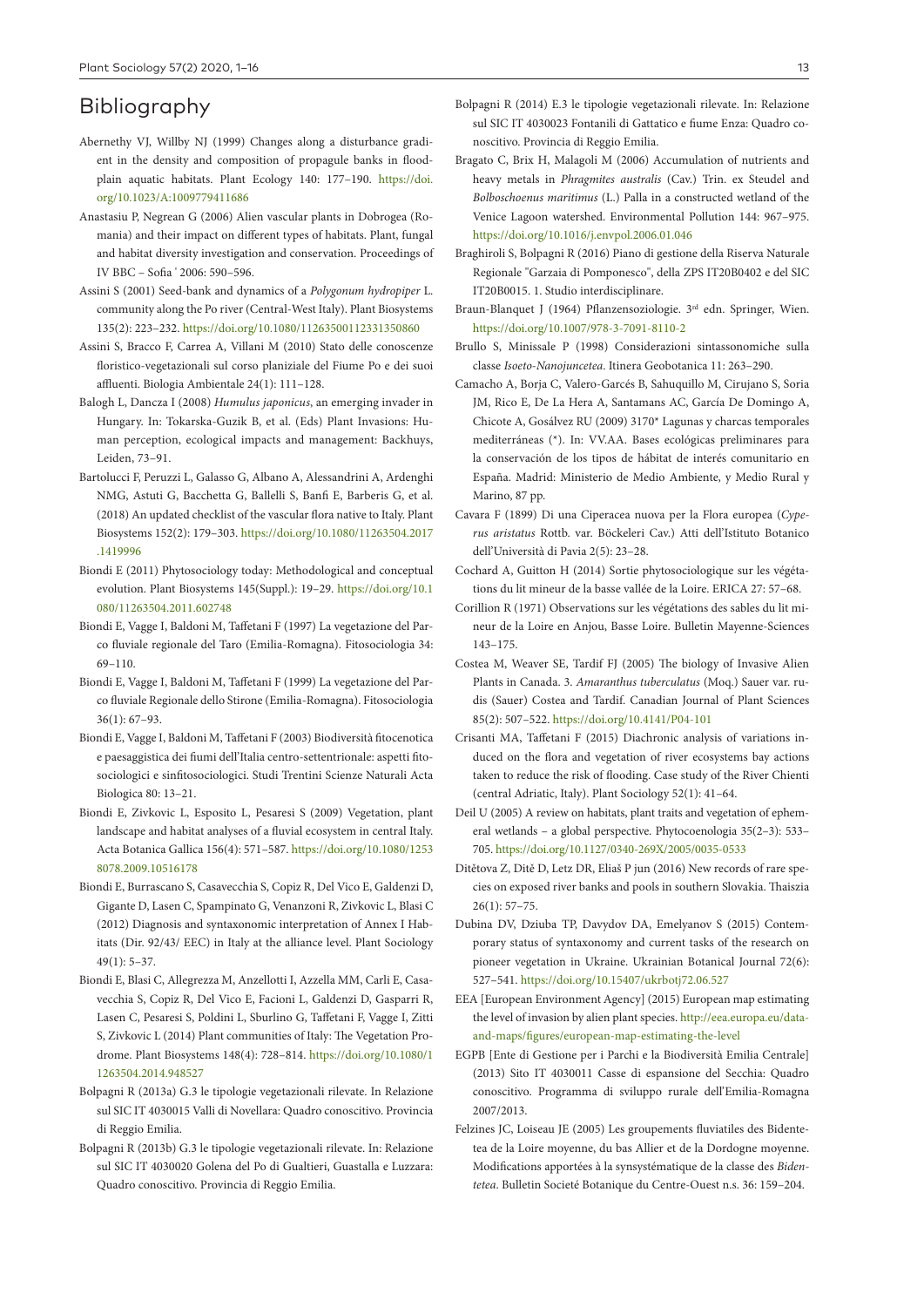- FLA [Fondazione Lombardia per l'Ambiente] (2008) Habitat di interesse comunitario in regione Lombardia. In: Atlante dei SIC della Lombardia. Isabel Litografia, Gessate (MI).
- de Foucault B (2013a) Contribution au prodrome des végétations de France : les *Isoëtetea velatae* de Foucault 1988 et les *Juncetea bufonii*  de Foucault 1988 («*Isoëto-Nanojuncetea bufonii*») (Partie 1). Journal Botanique Societé Botanique de France 62: 35–70.
- de Foucault B (2013b) Contribution au prodrome des végétations de France : les *Isoëtetea velatae* de Foucault 1988 et les *Juncetea bufonii*  de Foucault 1988 («*Isoëto-Nanojuncetea bufonii*») (Partie 2). Journal Botanique Societé Botanique de France 63: 63–109.
- Galasso G, Banfi E [Eds] (2015) 302. *Cyperus odoratus* L. In: Notulae ad plantas advenas Longobardiae spectantes: 5 (263–310). Pagine Botaniche 38: 40–48.
- Galasso G, Conti F, Peruzzi L, Ardenghi NMG, Banfi E, Celesti-Grapow L, et al. (2018) An updated checklist of the vascular flora alien to Italy. Plant Biosystems 152(3): 556–592. [https://doi.org/10.1080/11](https://doi.org/10.1080/11263504.2018.1441197) [263504.2018.1441197](https://doi.org/10.1080/11263504.2018.1441197)
- Gerber E, Krebs C, Murrell C, Moretti M, Rocklin R, Schaffner U (2008) Exotic invasive knotweeds (*Fallopia* spp.) negatively affect native plant and invertebrate assemblages in European riparian habitats. Biological Conservation 141(3): 646–654. [https://doi.org/10.1016/j.](https://doi.org/10.1016/j.biocon.2007.12.009) [biocon.2007.12.009](https://doi.org/10.1016/j.biocon.2007.12.009)
- Govaerts R, Simpson DA (2007) World Checklist of *Cyperaceae*. Sedges: 1–765. The Board of Trustees of the Royal Botanic Gardens, Kew.
- Iamonico D (2015) Taxonomic revision of the genus *Amaranthus* (*Amaranthaceae*) in Italy. Phytotaxa 199(1): 1–84. [https://doi.](https://doi.org/10.11646/phytotaxa.199.1.1) [org/10.11646/phytotaxa.199.1.1](https://doi.org/10.11646/phytotaxa.199.1.1)
- Janssen JAM, Rodwell JS, Garcia Criado M, Gubbay S, Haynes T, Nieto A, et al. (2016) European Red List of Habitats Part 2: Terrestrial and freshwater habitats. European Commission, 38 pp.
- Jasprica N, Caric M, Batistic M (2003) The Marshland Vegetation (*Phragmito-Magnocaricetea*, *Isoeto-Nanojuncetea*) and Hydrology in the Hutovo Blato Natural Park (Neretva River Delta, Bosnia and Herzegovina). Phyton 43(2): 281–294.
- Jiménez-Mejías P, Luceño M (2011) *Cyperaceae*. In: Euro+Med Plantbase – the information resource for Euro-Mediterranean plant diversity. [http://ww2.bgbm.org/EuroPlusMed/PTaxonDetail.asp?Na](http://ww2.bgbm.org/EuroPlusMed/PTaxonDetail.asp?NameId=37609&PTRefFk=7400000)[meId=37609&PTRefFk=7400000](http://ww2.bgbm.org/EuroPlusMed/PTaxonDetail.asp?NameId=37609&PTRefFk=7400000)
- Kavak S (2014) *Cyperus glomeratus*. The IUCN Red List of Threatened Species 2014: e.T175280A42325480. [https://doi.org/10.2305/IUCN.](https://doi.org/10.2305/IUCN.UK.2014-1.RLTS.T175280A42325480.en) [UK.2014-1.RLTS.T175280A42325480.en](https://doi.org/10.2305/IUCN.UK.2014-1.RLTS.T175280A42325480.en)
- Lambdon PW, Pyšek P, Basnou C, Hejda M, Arianoutsou M, Essl F, Jarošik V, Pergl J, Winter M, Anastasiu P, Andriopoulos P, Bazos I, and 16 others (2008) Alien Flora of Europe: species diversity, temporal trends, geographical patterns and research neEds Preslia 80: 101–149.
- Lansdown RV (2014) *Cyperus michelianus*. The IUCN Red List of Threatened Species 2014: e.T164441A43117545. [https://doi.org/10.2305/](https://doi.org/10.2305/IUCN.UK.2014-1.RLTS.T164441A43117545.en) [IUCN.UK.2014-1.RLTS.T164441A43117545.en](https://doi.org/10.2305/IUCN.UK.2014-1.RLTS.T164441A43117545.en)
- Lastrucci L, Landucci F, Gonnelli V, Barocco R, Foggi B, Venanzoni R (2012) The vegetation of the upper and middle River Tiber (Central Italy). Plant Sociology 49(2): 29–48.
- Lastrucci L, Bonari G, Angiolini C, Casini F, Giallonardo T, Gigante D, Landi M, Landucci F, Venanzoni R, Viciani D (2014) Vegetation of Lakes Chiusi and Montepulciano (Siena, central Italy): updated knowledge and new discoveries. Plant Sociology 51(2): 29–55.
- Lastrucci L, Coppi A, Verloove F (2016) *Cyperus odoratus* L. new for the Flora of Toscana. Notulae to the Italian alien vascular flora: 2. Italian Botanist 2: 55–71.<https://doi.org/10.3897/italianbotanist.2.11144>
- Lastrucci L, Dell'Olmo L, Foggi B, Massi L, Nuccio C, Vicenti G, Viciani D (2017) Contribution to the knowledge of the vegetation of the Lake Massaciuccoli (northern Tuscany, Italy). Plant Sociology 54  $(1): 67-87$
- Linnaeus C (1756) Centuria II Plantarum: 5. Edit. L.M. Höjer, Uppsala.
- Marconato E, Artolozzi S, Busatto T (2014) Carta ittica della provincia di Venezia 2014-2019: Studio per la Valutazione d'Incidenza ai sensi della Dir. 92/43/CEE. Aquaprogram S.r.l.
- Masin R, Pellizzari M, Alessandrini A, Verloove F (2015) Segnalazioni floristiche venete: 510: *Cyperus odoratus* L. Natura Vicentina 18: 76–77.
- Matsunaka S (1983) Evolution of rice weed control practices and research: world perspective. Proceedings of the 1981 Conference on Weed Control in Rice. Laguna (Philippines), International Rice Research Institute, 5–17.
- Meleckova Z, Dite D, Elias Jr P, Schmidt D (2016) *Cyperus glomeratus* L. rediscovered in Slovakia. Hacquetia 15(1): 93–100. [https://doi.](https://doi.org/10.1515/hacq-2016-0007) [org/10.1515/hacq-2016-0007](https://doi.org/10.1515/hacq-2016-0007)
- Neacşu A, Arsene GG (2017) Pioneer vegetation on water shores (*Bidenti-Polygonetum hydropiperis* and *Echinochloo-Polygonetum lapathifolii*) in the Romanian Banat. Research Journal of Agricultural Science 49(3): 122–135.
- van Oorschot M, Kleinhans MG, Geerling GW, Egger G, Leuven RSEW, Middelkoop H (2017) Modeling invasive alien plant species in river systems: interaction with native ecosystems engineers and effects on hydro-morphodynamics processes. Water Resources Research 53(8): 6945–6969. <https://doi.org/10.1002/2017WR020854>
- Pellizzari M (2009) La vegetazione del Po ferrarese da Porporana all'Isola Bianca. Quaderni Stazione Ecologia civico Museo Storia naturale Ferrara 19: 49–80.
- Pellizzari M, Verloove F (2017) The genus *Cyperus* in the eastern Po Plain (Italy): historical and recent data. Webbia 72(1): 127–137. <https://doi.org/10.1080/00837792.2017.1285524>
- Peruzzi L, Pierini B, Tison JM (2008) 1437 *Cyperus glomeratus* L. Notulae alla checklist della flora vascolare italiana, 5. Informatore Botanico Italiano 40(1): 103.
- Pesaresi S, Biondi E, Casavecchia S (2017) Bioclimates of Italy. Journal of Maps 13(2): 955–960. <https://doi.org/10.1080/17445647.2017.1413017>
- Petrik P (2003) *Cyperus eragrostis*  a new alien species for the Czech flora and the history of its invasion of Europe. Preslia 75: 17–28.
- Pignatti S [Ed.] (2017-2018) Flora d'Italia. 4 voll. Edagricole, Bologna.
- Pignatti S, Menegoni P, Pietrosanti S (2005) Bioindicazione attraverso le piante vascolari. Valori di indicazione secondo Ellenberg (Zeigerwerte) per le specie della Flora d'Italia. Braun-Blanquetia 39: 3–97.
- Raunkiaer CC (1934) The life forms of plants and statistical geography. Clardeon, Oxford, 632 pp.
- Renaux B (2014) Caractérisation des gazons amphibies vivaces des *Littorelletea uniflorae* en Auvergne (3110 et 3130 p.p.) Direction régionale de l'environnement, de l'aménagement et du logement, 43 pp.
- Rennwald E [Ed.] (2000) Verzeichnis der Pflanzengesellschaften Deutschlands mit Synonymen und Formationseinteilung. Schriftenreihe für Vegetazionskunde 35: 121–391.
- Richardson DM, Pysek P (2006) Plant invasions: merging the concepts of species invasiveness and community invasibility. Progress in Physical Geography 30(3): 409–431. [https://doi.](https://doi.org/10.1191/0309133306pp490pr) [org/10.1191/0309133306pp490pr](https://doi.org/10.1191/0309133306pp490pr)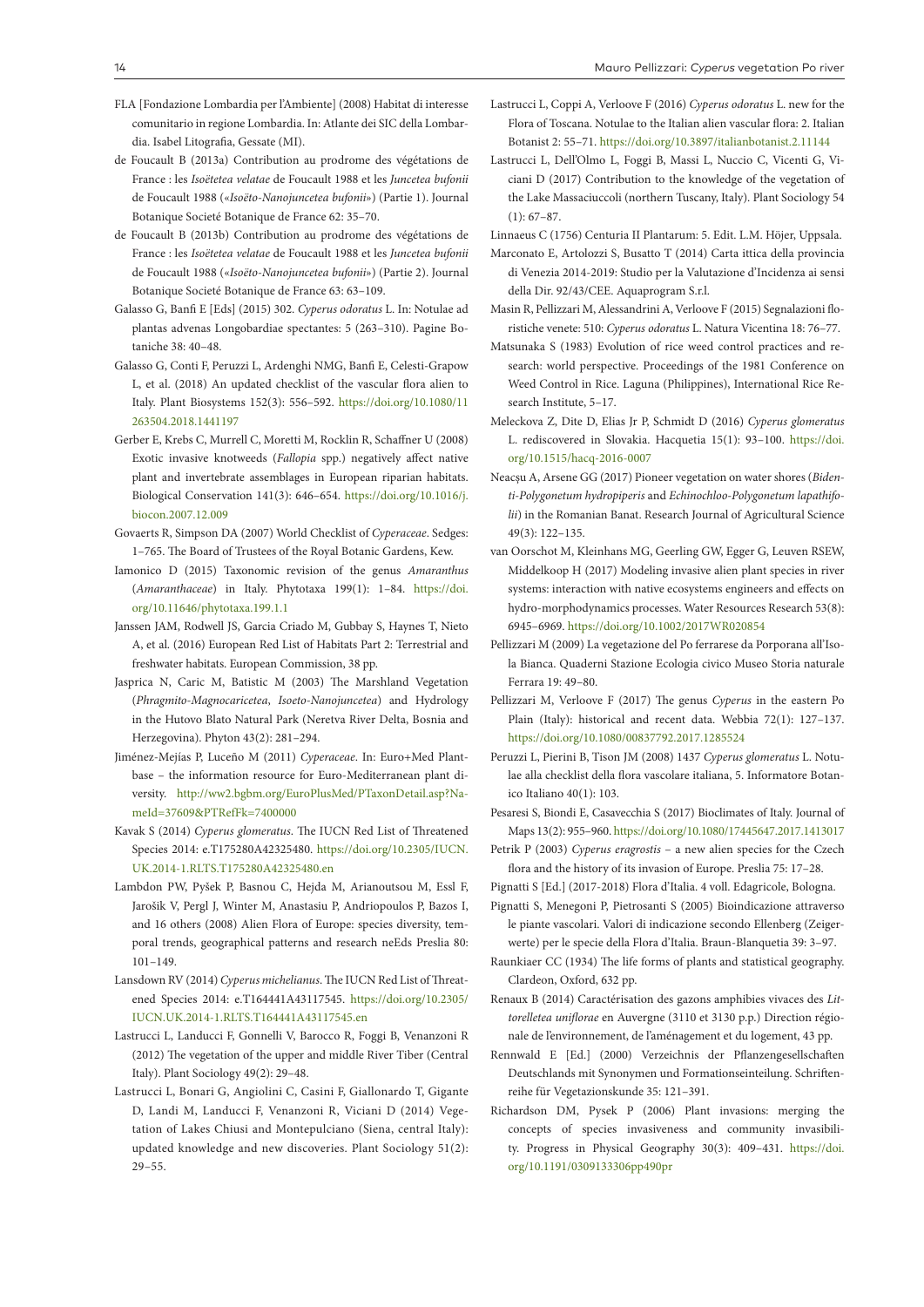- Rivas-Martínez S, Costa M, Castroviejo S, Valdés E (1980) Vegetaciòn de Doñana (Huelva, España). Lazaroa 2: 5–189.
- Rivas-Martinez S, Saenz SR, Penas A (2011) Worldwide bioclimatic classification system. Global Geobotany 1: 1–634.
- Saldanha AJ (2004) Java Treeview extensible visualization of microarray data. Bioinformatics 20(17): 3246–3248. [https://doi.org/10.1093/](https://doi.org/10.1093/bioinformatics/bth349) [bioinformatics/bth349](https://doi.org/10.1093/bioinformatics/bth349)
- Sartori F, Bracco F (1995) Flora e vegetazione del Po. Accademia Scienze Torino Quaderni 1: 139–191.
- Sartori F, Bracco F (1996) Present vegetation of the Po plain in Lombardy. Allionia 34: 113–135.
- Schneider-Binder E (2020) The habitats along the Upper Danube in Germany and changes to them induced by human impacts. In Banaduc D, Curtean-Banaduc A, Pedrotti F, Cianfaglione K, Akeroyd JA (Eds) Human impact on Danube watershed biodiversity in the XXI Century. Springer Nature, Switzerland, 39–47. [https://doi.](https://doi.org/10.1007/978-3-030-37242-2_3) [org/10.1007/978-3-030-37242-2\\_3](https://doi.org/10.1007/978-3-030-37242-2_3)
- Shankman D (1996) Stream channelization and changing vegetation patterns in the U.S. coastal plain. Geographical Review, 86 (2): 216–232. <https://doi.org/10.2307/215957>
- Stankovic I, Janauer GA, Pall K, Alegro A, Rimac A (2015) Danube macrophytes. Danube News 31: 11–13.
- Šumberová K (2011) MAA02 *Cyperetum micheliani* Horvatić 1931. In: Chytrý M (Ed.) Vegetace České republiky. 3. Vodní a mokřadní vegetace. Academia, Praha, 319–324. [https://doi.org/10.1127/0340-](https://doi.org/10.1127/0340-269X/2013/0043-0529) [269X/2013/0043-0529](https://doi.org/10.1127/0340-269X/2013/0043-0529)
- Šumberová K (2013) Formalised classification of the annual herb vegetation of wetlands (*Isoëto-Nano-Juncetea* class) in the Czech Republic and Slovakia (Central Europe). Phytocoenologia 43(1–2): 13–40.
- Tisi A, Minuzzo C, Siniscalco C, Caramiello R (2007) La vegetazione acquatica e palustre della zona dei "Cinque laghi" d'Ivrea. Rivista Piemontese Storia Naturale 28: 87–126.
- Tornatore F (2008) Qualità ecologica e quantità delle acque del fiume Po. Autorità di Bacino del fiume Po, Parma: Progetto strategico speciale Valle del fiume Po: VAS – fase di consultazione. Workshop di approfondimento territoriale – ambito emiliano. Piacenza, 26/09/2008.
- Trpin D, Vres B, Seliskar A (1996) Flora in vegetacija ribnikov juzne avstrijske Stajerske. Hladnikia 6: 17–38.
- Turitto O, Cirio CG, Bossuto P, Viale F (2004) Quadro conoscitivo sulle rotte nell'arginatura maestra del Po documentate a partire dal 1800 lungo il percorso fluviale da Zerbo (PV) a Serravalle (FE): Rapporto finale. CNR, Torino.
- Verloove F (2014) A conspectus of *Cyperus* s.l. (*Cyperaceae*) in Europe (incl. Azores, Madeira and Canary Islands), with emphasis on non-native naturalized species. Webbia 69(2): 179–223. [https://doi.](https://doi.org/10.1080/00837792.2014.975013v) [org/10.1080/00837792.2014.975013v](https://doi.org/10.1080/00837792.2014.975013v)
- van der Walk AG (1981) Succession in Wetlands: a Gleasonian Approach. Ecology 62(3): 688–696.<https://doi.org/10.2307/1937737>
- Wisskirchen R (1995) Verbreitung und Ökologie von Flussufer-Pioniergesellschaften (*Chenopodion rubri*) im mittleren und westlichen Europa. Dissertationes Botanicae 236: 1–376.
- Zhao F, Yan S, Li M, Liu X, Zhang X, Cao Y, Zhao H (2019) Adaptative strategies of structures that enhance invasion in *Sicyos angulatus*. Notulae Botanicae Horti Agrobotanici Cluj-Napoca 47(4): 1323– 1330.<https://doi.org/10.15835/nbha47411596>
- Zivkovic L, Biondi E (2010) Habitat 3270: Fiumi con argini melmosi con vegetazione del *Chenopodion rubri* p.p. e *Bidention* p.p. [http://](http://vnr.unipg.it/habitat/cerca.do?formato=stampa&idSegnalazione=45) [vnr.unipg.it/habitat/cerca.do?formato=stampa&idSegnalazione=45](http://vnr.unipg.it/habitat/cerca.do?formato=stampa&idSegnalazione=45)

# Appendixes

### Appendix I – Site and date of the phytosociological relevés (WGS 84)

- Rels. 1-17: 08/08/2016; Pontelagoscuro, FE; Latitude N 44°53'08.65, Longitude E 11°37'37.31.
- Rels. 18-22: 08/08/2016; S. Maria Maddalena, RO; Latitude N 44°53'27.07, Longitude E 11°36'00.31.
- Rels. 23-27: 10/08/2016; Francolino, FE; Latitude N 44°53'41.31, Longitude E 11°38'44.29.
- Rels. 28-31: 10/08/2016; Guarda Ferrarese, FE; Latitude N 44°57'40.63, Longitude E 11°46'53.75.
- Rels. 32-39: 16/08/2016; Between Polesella and Canaro, RO; Latitude N 44°56'22.19, Longitude E 11°44'28.77.
- Rels. 40-41: 16/08/2016; Guarda Veneta, RO; Latitude N 44°58'37.86, Longitude E 11°48'00.81.
- Rels. 42-44: 25/08/2016; Zocca, FE; Latitude N 44°55'40.14, Longitude E 11°44'30.25.
- Rels. 45-53: 25/08/2016; Cologna, FE; Latitude N 44°58'24.80, Longitude E 11°55'01.79.
- Rels. 54-60: 25/08/2016; Coronella di Cologna, FE; Latitude N 44°58'23.23, Longitude E 11°52'54.72.
- Rels. 61-62: 30/08/2016; Stienta, RO; Latitude N 44°56'22.94, Longitude E 11°31'52.45.
- Rels. 63-65: 30/08/2016; Gaiba (Surchio W), RO; Latitude N 44°56'23.50, Longitude E 11°29'25.68.
- Rels. 66-68: 30/08/2016; Gaiba sand bank, RO; Latitude N 44°56'24.36, Longitude E 11°29'38.69.
- Rels. 69-72: 30/08/2016; Gaiba (Surchio E), RO; Latitude N 44°56'26.02, Longitude E 11°29'42.84.
- Rel. 73: 05/09/2016; Crespino, RO; Latitude N 44°58'34.37, Longitude E 11°52'32.52.
- Rels. 74-83: 05/09/2016; Canalnovo, RO; Latitude N 44°58'54.23, Longitude E 11°56'40.00.
- Rel. 84: 05/09/2016; Villanova Marchesana, RO; Latitude N 44°59'19.04, Longitude E 11°57'50.18.
- Rels. 85-86: 05/09/2016; Panarella, RO; Latitude N 44°58'54.36, Longitude E 12°04'29.79.
- Rels. 89-101: 12/09/2016; Porporana (oxbow W), FE; Latitude N 44°56'01.32, Longitude E 11°27'54.69.
- Rels. 102-103: 12/09/2016; Porporana riva Po, FE; Latitude N 44°56'03.30, Longitude E 11°27'46.64.
- Rels. 104-118: 12/09/2016; Porporana (oxbow E), FE; Latitude N 44°56'06.64, Longitude E 11°28'28.58.
- Rels. 119-122: 29/09/2016; Quatrelle, MN; Latitude N 44°57'16.84, Longitude E 11°25'28.87.
- Rels. 123-136: 29/09/2016; Sermide, MN; Latitude N 45°00'24.66, Longitude E 11°18'21.31.

#### Appendix II – Sporadic species

#### **Table 1:** *Cyperetum esculenti*

- Rel. 84: *Bidens vulgata* 1; *Artemisia annua* +.
- Rel. 49: *Eclipta prostrata* 1; *Lycopus europaeus* 1.
- Rel. 67: *Persicaria maculosa* 2.
- Rel. 21: *Polygonum arenastrum* +.